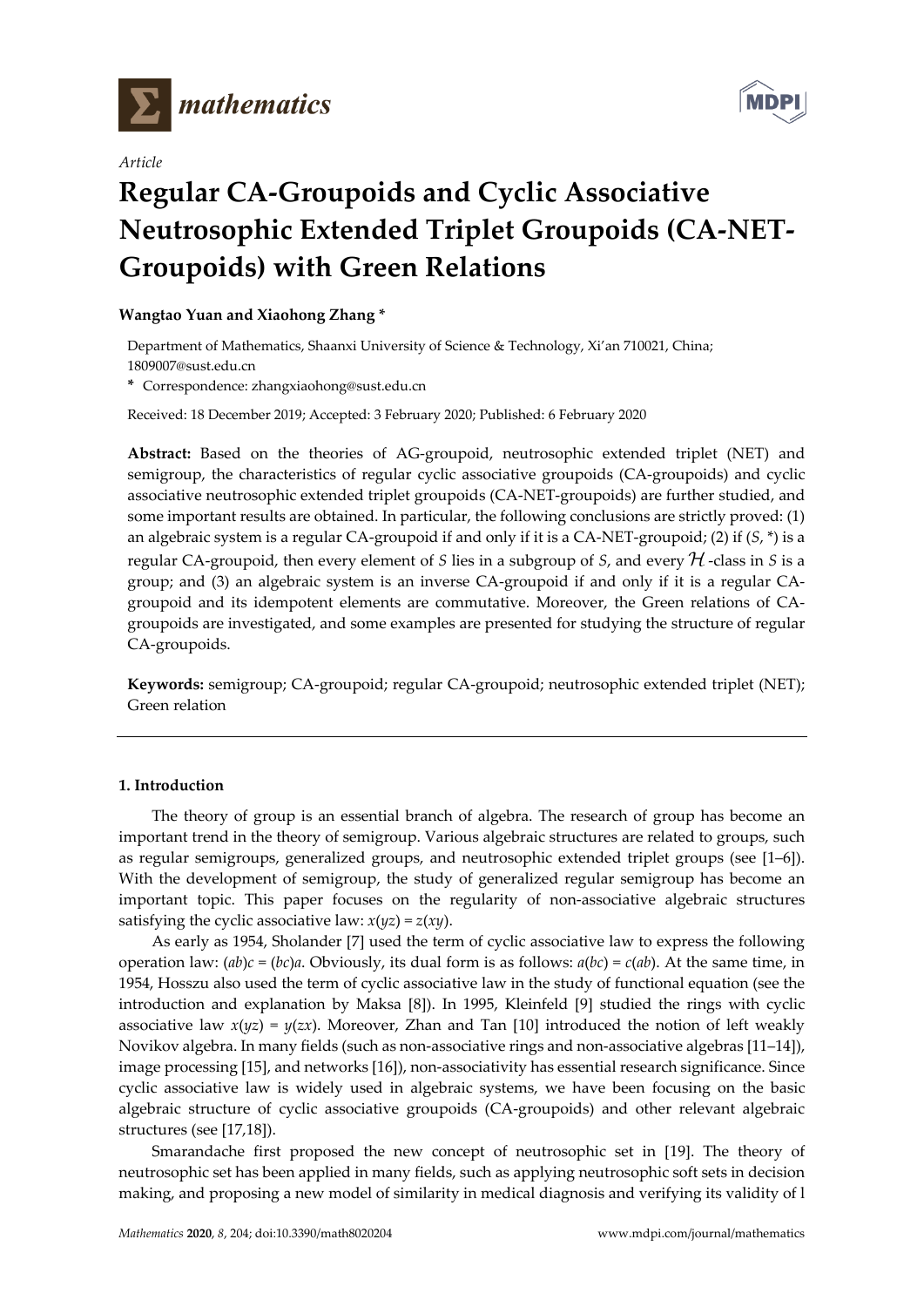#### *Mathematics* **2020**, *8*, 204 2 of 19

through a numerical example with practical background [20]. Later, Smarandache and colleagues extended the neutrosophic logic to the neutrosophic extended triplet group (NETG) [6]. In this paper, we analyze the structure of cyclic associative neutrosophic extended triplet groupoids (CA-NET-Groupoids).

Green's relations, first studied by Green [21] in 1951, have played a fundamental role in the development of regular semigroup theory. This has in turn completely illustrated the effectiveness of Green's method in studying semigroups, especially regular semigroups. Research on the Green relations of regular semigroups is at the core, and it involves almost all aspects of semigroup algebra theory. In 2011, Mary [22] studied the generalized inverse of semigroups by means of Green's relations. In 2017, Kufleitner and Manfred [23] considered the complexity of Green's relations when the semigroup is given by transformations on a finite set. This paper focuses on the Green's relations of CA-groupoids, in particular regular CA-groupoids. Recently, we analyzed these new results and studied them from the perspective of CA-groupoid theory. Miraculously, we obtained some unexpected results that, if *S* is a regular CA-groupoid, then every element of *S* lies in a subgroup of *S*, and every  $H$  -class in *S* is a group.

The rest of this paper is organized as follows. In Section 2, we give the related concepts and results of the CA-groupoid. In Section 3, we give some basic concepts and examples of regular elements, strongly regular elements, inverse elements, and local associative and quasi-regular elements. In Section 4, we prove the equivalence of regular CA-groupoids and CA-NET-groupoids, and give corresponding examples. In Section 5, we discuss the Green's relations of CA-groupoids and the Green's relations of regular CA-groupoids. In Section 6, we propose a new concept of inverse CA-groupoids and prove that regular CA-groupoids, strongly regular CA-groupoids, CA-NETgroupoids, inverse CA-groupoids and commutative regular semigroups are equivalent. Finally, the summary and plans for future work are presented in Section 6.

#### **2. Preliminaries**

In this section, we give the related research and results of the CA-groupoid. Some related notions are introduced.

A groupoid is a pair (*S*, ×) where *S* is a non-empty set together with a binary operation ×. Traditionally, the × operator is omitted without confusion.

**Definition 1.** *([4,5]) A groupoid (S,* ×*) is called a neutrosophic extended triplet-groupoid NET-groupoid) if, for any a*  $\in$  *S, there exist a neutral of "a" (denoted by neut(a)), and an opposite of "a" (denoted by anti(a)), such that neut(a)*  $\in$  *S, anti(a)*  $\in$  *S, and:* 

$$
a \times neut(a) = neut(a) \times a = a
$$
;  $a \times anti(a) = anti(a) \times a = neut(a)$ 

*The triplet (a, neut(a), anti(a)) is called a neutrosophic extended triplet.*

Let (*S*, ×) be a groupoid. Some concepts are defined as follows:

- (1) An element  $a \in S$  is called idempotent if  $a^2 = a$ .
- (2) *S* is called semigroup if, for any *a*, *b*,  $c \in S$ ,  $a \times (b \times c) = (a \times b) \times c$ . A semigroup (*S*,  $\times$ ) is commutative if, for all  $a, b \in S$ ,  $a \times b = b \times a$ .

Here, recall some basic concepts in the semigroup theory. A non-empty subset *A* of a semigroup  $(S, \times)$  is called a left ideal if  $SA ⊆ A$ , a right ideal if  $AS ⊆ A$ , and an ideal if it is both a left and a right ideal. If *a* is an element of a semigroup  $(S, \times)$ , the smallest left ideal containing *a* is *Sa* ∪ {*a*}, which we may conveniently write as *S*1*a*.

An element a of a semigroup *S* is called regular if there exists *x* in *S* such that  $a \times x \times a = a$ . The semigroup *S* is called regular if all its elements are regular.

Among idempotents in an arbitrary semigroup, there is a natural (partial) order relation defined by the rule that  $e \leq f$  if and only if  $e \times f = f \times e = e$ . It is easy to verify that the given relation has the properties (reflexive), (antisymmetric) that define an order relation. Certainly, it is clear that *e ≤ e*, and that  $e \leq f$  and  $f \leq e$  together implies that  $e = f$ . To show transitivity, notice that, if  $e \leq f$  and  $f \leq g$ , so that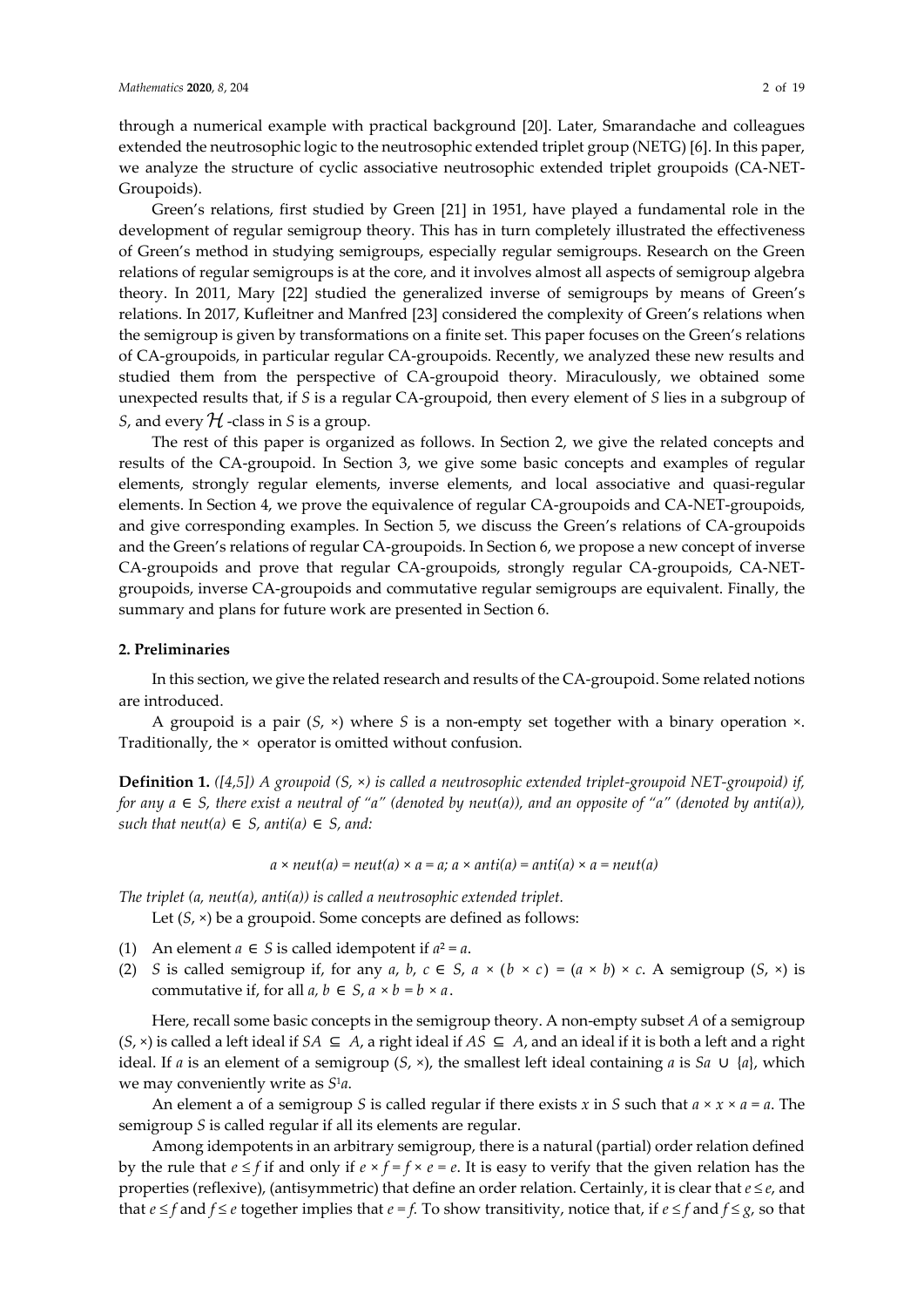$e \times f = f \times e = e$  and  $f \times g = g \times f = f$ , then  $e \times g = e \times f \times g = e \times f = e$  and  $g \times e = g \times f \times e = f \times e = e$ , and thus  $e \le$ *g*.

Let *S* be a regular semigroup and let  $E(S)$  denote the set of idempotents of *S*. For each  $e \in E(S)$ , let  $G_e$  be a subgroup of *S* with identity  $e$ . If  $T(S) = \bigcup (G_e : e \in E(S))$  is a subsemigroup and  $e, f, g \in E(S)$ *E(S)*,  $e \ge f$ , and  $e \ge g$  imply  $f \times g = g \times f$ , we term *S* a strongly regular semigroup [24].

An equivalent relation  $\mathcal L$  on *S* is defined by the rule that  $a\mathcal L$  *b* if and only if  $S^1a = S^1b$ ; an equivalent relation  $\cal K$  on *S* is defined by the rule that *a*  $\cal K$  *b* if and only if *aS*<sup>1</sup> = *bS*<sup>1</sup>; denote  $\cal H$  =  $\cal L \cap \cal K$  ,  $\cal D$  = *∪ K*, that is, *a H b* if and only if *S*<sup>1</sup>*a* = *S*<sup>1</sup>*b* and *aS*<sup>1</sup> = *bS*<sup>1</sup>; *a D b* if and only if *S*<sup>1</sup>*a* = *S*<sup>1</sup>*b* or *aS*<sup>1</sup> = *bS*<sup>1</sup>. An equivalent relation  $\mathcal J$  on *S* is defined by the rule that  $a \mathcal J$  b if and only if  $S^1aS^1 = S^1bS^1$ , where:

$$
S^1 a S^1 = S a S \cup a S \cup S a \cup \{a\}.
$$

That is,  $a \mathcal{J} b$  if and only if there exists  $x, y, u, v \in S^1$  for which  $x \times a \times y = b$ ,  $u \times b \times v = a$ . The -class (  $\mathcal R$  -class,  $\mathcal H$  -class,  $\mathcal D$  -class,  $\mathcal J$  -class) containing the element *a* is written  $\mathcal L$  *a* (  $\mathcal R$  *a*,  $\mathcal H$  *a*,  $\mathcal D$  *a*,  $\mathcal{J}$  a).

**Definition 2.**  $([7-10,25])$  Let  $(S, \times)$  be a groupoid. If, for all a, b,  $c \in S$ ,

$$
a \times (b \times c) = c \times (a \times b),
$$

*then (S,* ×) *is called a cyclic associative groupoid (shortly, CA-groupoid).*

**Proposition 1.** *([25])* Let  $(S, \times)$  be a CA-groupoid. Then, for any a, b, c, d, x,  $y \in S$ ,

- (1)  $(a \times b) \times (c \times d) = (d \times a) \times (c \times b)$ ; and
- (2)  $(a \times b) \times ((c \times d) \times (x \times y)) = (d \times a) \times ((c \times b) \times (x \times y)).$

**Definition 3.** *([25]) A NET-groupoid (S,* **×***) is called cyclic associative (shortly, CA-NET-groupoid) if it is cyclic associative as a groupoid. S is called a commutative CA-NET-groupoid if, for all a, b*  $\in$  *N, a*  $\times$  *b* = *b*  $\times$ *a.*

**Theorem 1.** *(*[25]) Let  $(S, \times)$  be a CA-NET-groupoid. Then, for any a, p, q ∈ *N* and anti(a) ∈ {anti(a)},

- *(1) q* × *neut(a)* ∈ *{anti(a)}, for all q* ∈ *{anti(a)};*
- *(2)*  $p \times \text{neut}(a) = q \times \text{neut}(a)$ , for all  $p, q \in \{\text{anti}(a)\};$  and
- (3)  $neut(p) \times neut(a) = neut(a) \times neut(p) = neut(a)$ , for all  $p \in \{anti(a) \}$ .

**Remark 1.** *Since there may be more than one anti-element of an element a, the symbol {anti(a)} is used to represent the set of all anti elements of a. Therefore, the meaning of*  $q \in \{anti(a)\}$  *is that q is an anti-element of a.*

**Theorem 2.** *([25]) Let (S,* **×***) be a CA-NET-groupoid. Denote the set of all different neutral element in S by E(S). For any e* ∈ *E(S), denote*  $S(e) = \{a \in S | \text{neut}(a) = e\}$ . Then, for any  $e \in E(S)$ ,  $S(e)$  is a subgroup of S.

# **3. Regular and Inverse Elements in Cyclic Associative Groupoids (CA-Groupoids)**

**Definition 4.** An element a of a CA-groupoid  $(S, \times)$  is called regular if there exists  $x \in S$  such that

$$
a=a\times(x\times a)
$$

*(S,* ×*) is called a regular CA-groupoid if all its elements are regular.*

**Definition 5.** An element a of a CA-groupoid  $(S, \times)$  is called strongly regular if there exists  $x \in S$  such that

$$
a = a \times (x \times a)
$$
 and  $a = (a \times x) \times a$ 

*(S,* ×*) is called strongly regular CA-groupoid if all its elements are strongly regular.*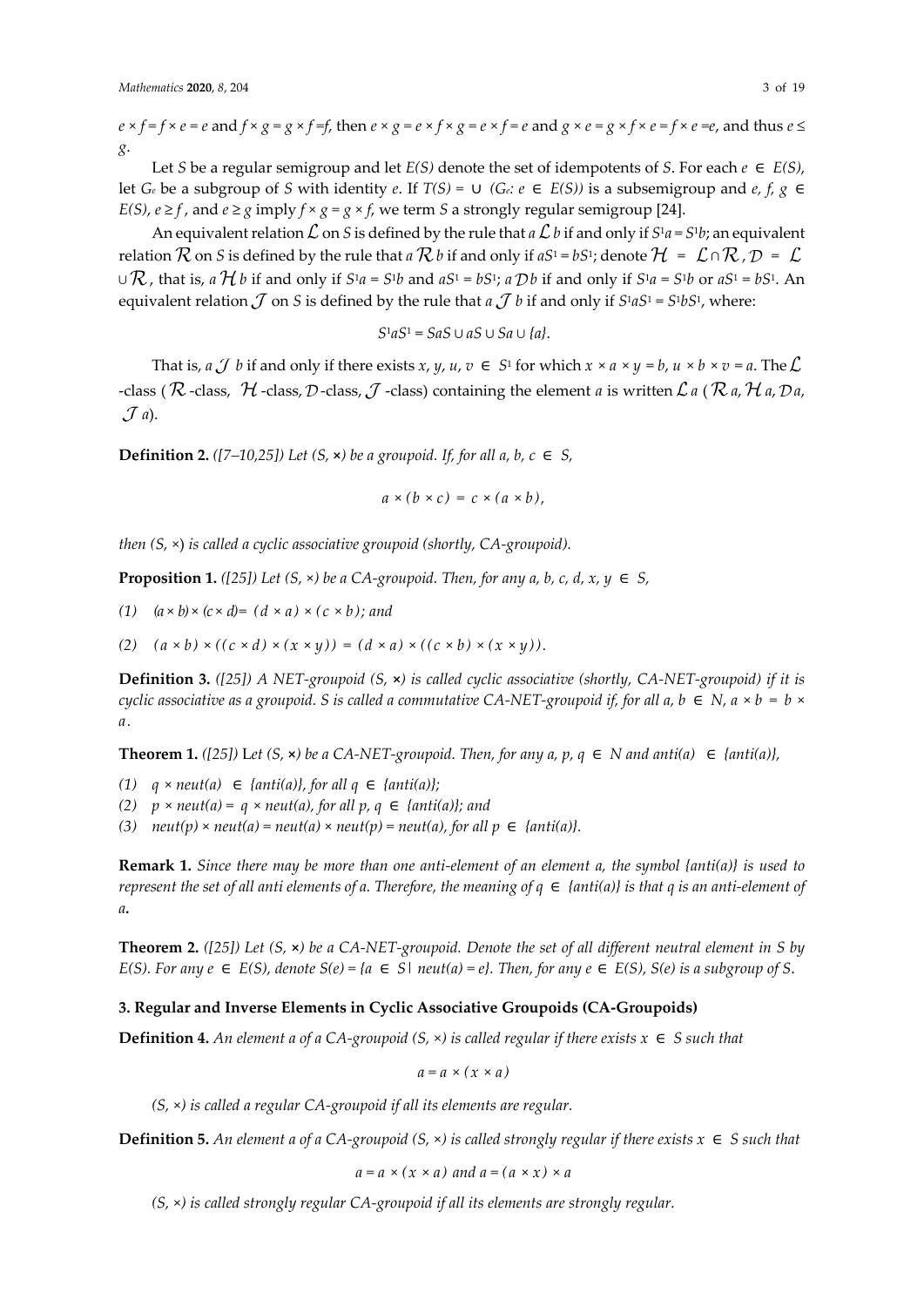**Example 1.** Denote  $S = \{a, b, c\}$  and define operations  $\times$  on S, as shown in Table 1. We can verify that a is strongly regular, since  $a = a \times (a \times a) = (a \times a) \times a$ ; b is regular, since  $b = b \times (b \times b)$ . However, b is not strongly regular, since  $b \neq (b \times b) \times b$ , and there does not exist  $x \in S$  such that  $b = b \times (x \times b) = (b \times x) \times$ *b.*

**Table 1.** The operation × on S.

| <b>rable 1.</b> The operation $\times$ on 5. |   |   |   |  |  |
|----------------------------------------------|---|---|---|--|--|
| ×                                            | a | h | c |  |  |
| a                                            | а | а | C |  |  |
| b                                            |   | a | C |  |  |
| c                                            | C | r | C |  |  |

**Example 2.** Let  $S = \{1, 2, 3, 4\}$ . The operation  $\times$  on S is defined as Table 2. We can verify that  $(S, \times)$  is a commutative semigroup, then for any a, b,  $c \in S$ , we have  $a \times (b \times c) = (a \times b) \times c = c \times (a \times b)$ . Thus, (S, *×) is a commutative CA-groupoid. Moreover, (S, ×) is an AG-groupoid because (S, ×) is a commutative CA*groupoid. In addition,  $(S, \times)$  is a regular semigroup, because  $1 = 1 \times 1 \times 1$ ,  $2 = 2 \times 2 \times 2$ ,  $3 = 3 \times 1 \times 3$ ,  $4 = 4 \times 3$  $2 \times 4$ . (S,  $\times$ ) is also a regular CA-groupoid, since  $1 = 1 \times (1 \times 1)$ ,  $2 = 2 \times (2 \times 2)$ ,  $3 = 3 \times (1 \times 3)$ ,  $4 = 4 \times (2 \times 4)$ .  $(S, \times)$  is also a regular AG-groupoid, since  $1 = (1 \times 1) \times 1$ ,  $2 = (2 \times 2) \times 2$ ,  $3 = (3 \times 1) \times 3$ ,  $4 = (4 \times 4) \times 4$ .

| Table 2. The operation $\times$ on S. |               |  |   |   |  |  |
|---------------------------------------|---------------|--|---|---|--|--|
| ×                                     |               |  |   |   |  |  |
|                                       |               |  | 3 |   |  |  |
| 2                                     | $\mathcal{P}$ |  |   | З |  |  |
| 3                                     | 3             |  | З |   |  |  |
|                                       |               |  |   |   |  |  |

**Example 3.** Let  $S = \{1, 2, 3, 4, 5\}$ . The operation  $\times$  on S is defined as Table 3. We can verify that  $(S, \times)$  is a *strongly regular semigroup. However, (S, ×) is not a CA-groupoid because 3 × (4 × 5) 5 × (3 × 4).*

| $\times$       | $\mathbf{1}$   | $\overline{2}$ | $\mathbf{3}$   | 4              | 5. |
|----------------|----------------|----------------|----------------|----------------|----|
| $\mathbf{1}$   | $\overline{1}$ | $\mathcal{I}$  | $\overline{1}$ | $\overline{1}$ | 1  |
| $\overline{2}$ | $\mathcal{I}$  | $\mathcal{P}$  | $\mathcal{I}$  | 1              | 5  |
| 3              | $\mathcal{I}$  | 1              | $-3$           | 4              | 1  |
| 4              | 1              | 4              | 1              | 1              | 3  |
| 5              |                |                | $5^{\circ}$    | $\mathcal{P}$  |    |

**Table 3.** The operation *×* on S.

**Example 4.** Let  $S = \{1, 2, 3, 4\}$ . The operation  $\times$  on S is defined as Table 4. We can verify that  $(S, \times)$  is a strongly regular CA-groupoid, since  $1 = 1 \times (1 \times 1) = (1 \times 1) \times 1$ ,  $2 = 2 \times (4 \times 2) = (2 \times 4) \times 2$ ,  $3 = 3 \times (3 \times 3) = (3 \times 3) \times$ *3,*  $4 = 4 \times (2 \times 4) = (4 \times 2) \times 4$ . (S,  $\times$ ) *is also a strongly regular semigroup.* 

| Table 4. The operation $\times$ on S. |  |   |   |   |  |  |
|---------------------------------------|--|---|---|---|--|--|
| ×                                     |  |   |   |   |  |  |
|                                       |  |   |   |   |  |  |
| 2                                     |  |   | 2 | 3 |  |  |
| 3                                     |  | 2 | 3 |   |  |  |
|                                       |  |   |   |   |  |  |

An idea of great important in CA-groupoid theory is that of an inverse of an element.

**Definition 6.** *For any element a in a CA-groupoid S, we say that a−*<sup>1</sup> *is an inverse of a if satisfied*

$$
a = a \times (a^{-1} \times a), \ a^{-1} \times (a \times a^{-1}) = a^{-1}
$$
 (1)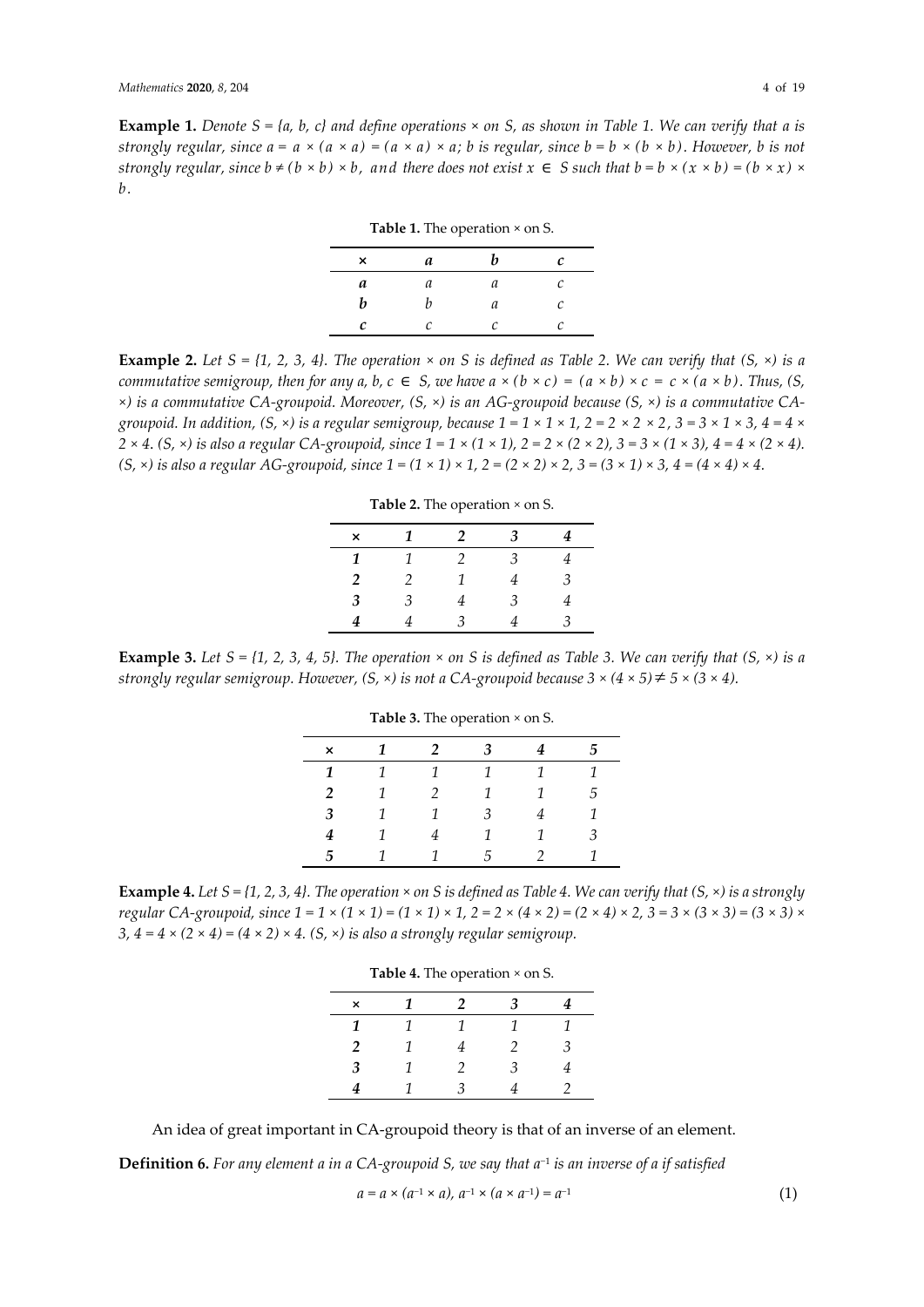*Notice that an element with an inverse is necessarily regular. Less obviously, each regular element has an inverse; for if a*  $\times$  ( $x \times a$ ) = *a we need only define*  $a^{-1} = x \times (a \times x)$  *and verify that Equation* (1) *are satisfied.* 

**Theorem 3.** *Let (S, ×) be a regular CA-groupoid; then, each of its elements has an inverse and the inverse is unique.*

**Proof.** Let *x*<sub>1</sub>, *x*<sub>2</sub> be inverses of *a* in *S*. Then, we have  $a = a \times (x_1 \times a)$ ,  $x_1 = x_1 \times (a \times x_1)$  and  $a = a \times (x_2 \times a)$ ,  $x_2 = x_2 \times (a \times x_2)$ ,

$$
x_1 = x_1 \times (a \times x_1) = x_1 \times (x_1 \times a) = x_1 \times (x_1 \times (a \times (x_2 \times a))) = x_1 \times (x_1 \times (a \times (a \times x_2)))
$$
  
=  $x_1 \times ((a \times x_2) \times (x_1 \times a))$   
=  $x_1 \times ((a \times a) \times (x_1 \times x_2))$  (Applying Proposition 1)  
=  $(x_1 \times x_2) \times (x_1 \times (a \times a)) = (x_1 \times x_2) \times (a \times (x_1 \times a)) = (x_1 \times x_2) \times a$ .

Similarly, we can get that  $x_2 = (x_2 \times x_1) \times a$ .

Then, we have

$$
(x_1 \times a) \times x_2 = (x_1 \times a) \times ((x_2 \times x_1) \times a) = a \times ((x_1 \times a) \times (x_2 \times x_1)) = (x_2 \times x_1) \times (a \times (x_1 \times a)) = (x_2 \times x_1) \times a = x_2,
$$

 $x_1 \times x_2 = x_1 \times ((x_2 \times x_1) \times a) = a \times (x_1 \times (x_2 \times x_1)) = (x_2 \times x_1) \times (a \times x_1)$ 

 $=(x_1 \times x_2) \times (a \times x_1)$  (Applying Proposition 1)

$$
= x_1 \times ((x_1 \times x_2) \times a) = x_1 \times x_1.
$$

Similarly, we can get that  $x_2 \times x_1 = x_2 \times x_2$ . Further, we have,

 $x_1 \times x_2 = x_1 \times ((x_1 \times a) \times x_2) = x_2 \times (x_1 \times (x_1 \times a)) = x_2 \times (a \times (x_1 \times x_1)) = (x_1 \times x_1) \times (x_2 \times a) = (x_1 \times x_2) \times (x_2 \times a)$  $=(a \times x_1) \times (x_2 \times x_2)$  *(Applying Proposition 1)*  $= (axx_1) \times (x_2 \times x_1)$  $=(x_1 \times a) \times (x_2 \times x_2)$  *(Applying Proposition 1 and*  $x_2 \times x_1 = x_2 \times x_2$ *)*  $= x_2 \times ((x_1 \times a) \times x_2) = x_2 \times x_2.$ Thus,  $x_1 \times x_2 = x_2 \times x_1$ ,  $x_1 = (x_1 \times x_2) \times a = (x_2 \times x_1) \times a = x_2$ .

Therefore, in a regular CA-groupoid, each of its elements has an inverse and the inverse is unique. □

**Example 5.** Let  $S = \{1, 2, 3, 4, 5, 6\}$ . The operation  $\times$  on S is defined as Table 5. We can verify that  $(S, \times)$  is a *CA-groupoid; element* 3 *is an inverse of* 3 *because*  $3 = 3 \times (3 \times 3)$ ,  $3 = 3 \times (3 \times 3)$ , *obviously element* 3 *is a regular;* and element 5 is an inverse of 5 since  $5 = 5 \times (5 \times 5)$ ,  $5 = 5 \times (5 \times 5)$ , obviously element 5 is a regular. However, *elements* 1, 2, 4, and 6 have no inverses because there exists no x, y, p,  $q \in S$  such that  $1 = 1 \times (x \times 1)$ ,  $x = x \times (1 \times x)$ ;  $2 = 2 \times (y \times 2)$ ,  $y = y \times (2 \times y)$ ;  $4 = 4 \times (p \times 4)$ ,  $p = p \times (4 \times p)$ ; and  $6 = 6 \times (q \times 6)$ ,  $q = q \times (6 \times q)$ . Obviously, for any  $a \in S$ , if *a* ∉ *a×S, then a has not inverse.*

|   |   |               | $\frac{1}{2}$ |   |               |              |
|---|---|---------------|---------------|---|---------------|--------------|
| × |   |               | 3             |   |               |              |
|   |   | 3             | 3             | 3 |               |              |
|   |   | $\mathcal{E}$ | 3             | 3 | 5.            |              |
| 3 | 3 | 3             | 3             | 3 | $\mathcal{F}$ |              |
| 4 | 3 | 3             | 3             | 3 | .5            |              |
| 5 | G | .5            | .5            | G |               | b.           |
|   |   |               | 2             | 3 |               | $\mathbf{z}$ |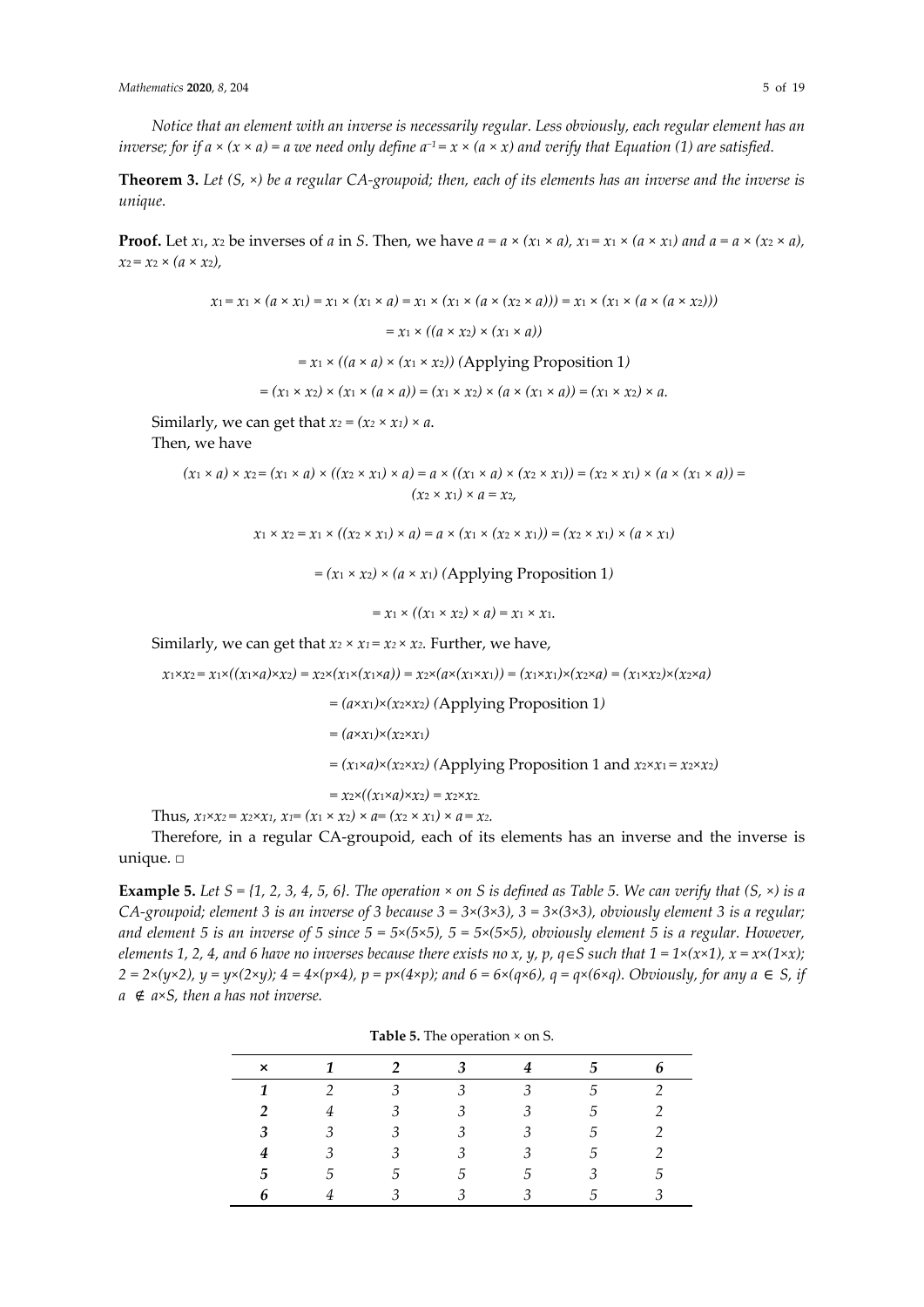**Example 6.** Let  $S = \{1, 2, 3, 4, 5, 6\}$ . The operation  $\times$  on S is defined as Table 6. We can verify that  $(S, \times)$  is a *regular CA-groupoid, since 1 = 1×(1×1), 2 = 2×(2×2), 3 = 3×(3×3), 4 = 4×(4×4), 5 = 5×(5×5), 6 = 6×(6×6), and the inverse is unique.*

| $\boldsymbol{\mathsf{x}}$ | $\mathbf{1}$   | $\overline{\mathbf{c}}$ | 3 <sup>1</sup> | $\overline{4}$  | 5. |   |
|---------------------------|----------------|-------------------------|----------------|-----------------|----|---|
| 1                         | $\mathcal{I}$  | $\overline{2}$          | 5              | $5\overline{)}$ | 5  |   |
| $\mathcal{P}$             | $\overline{2}$ | $\mathcal{I}$           | 5              | $-5$            | 5  | 6 |
| 3                         | 5.             | .5                      | $\mathcal{E}$  | 4               | 5. | ĥ |
| 4                         | 5              | 5                       | 4              | $\mathcal{Z}$   | 5  | ĥ |
| 5                         | 5.             | 5                       | $5^{\circ}$    | $-5$            | 5  | ĥ |
|                           |                | 6                       |                | h               |    | 5 |

| <b>Table 6.</b> The operation $\times$ on S. |  |  |
|----------------------------------------------|--|--|
|----------------------------------------------|--|--|

**Definition 7.** *An element a of a CA-groupoid (S, ×) is called locally associative if satisfied*

*a×(a×a) = (a×a)×a.*

*(S, ×) is called locally associative CA-groupoid if all its elements are locally associative.*

**Example 7.** Let  $S = \{1, 2, 3, 4, 5\}$ . The operation  $\times$  on S is defined as Table 7. We can verify that  $(S, \times)$  is a *locally associative* CA-groupoid, since  $1 \times (1 \times 1) = (1 \times 1) \times 1$ ,  $2 \times (2 \times 2) = (2 \times 2) \times 2$ ,  $3 \times (3 \times 3) = (3 \times 3) \times 3$ ,  $4 \times (4 \times 4) =$ *(4×4)×4, and 5×(5×5) = (5×5)×5. However, (S, ×) is not a semigroup because (3×4)×3 3×(4×3).*

| $\frac{1}{2}$ |  |  |  |  |  |  |  |
|---------------|--|--|--|--|--|--|--|
| ×             |  |  |  |  |  |  |  |
|               |  |  |  |  |  |  |  |
| 2             |  |  |  |  |  |  |  |
| 3             |  |  |  |  |  |  |  |
|               |  |  |  |  |  |  |  |
| 5             |  |  |  |  |  |  |  |

**Table 7.** The operation *×* on S.

**Definition 8.** An element a of a CA-groupoid (S,  $\times$ ) is called quasi-regular if there exists  $x \in S$ ,  $m \in N$  such *that* 

*a <sup>m</sup>×(x×a <sup>m</sup>) = am. (a<sup>m</sup> is defined by a×a m−*1 *)*

*(S, ×) is called quasi-regular CA-groupoid if all its elements are quasi-regular.*

**Example 8.** Let  $S = \{1, 2, 3, 4\}$ . The operation  $\times$  on S is defined as Table 8. We can verify that  $(S, \times)$  is a quasiregular CA-groupoid, since  $1 = 1^{2 \times} (3 \times 1^2)$ ,  $2 = 2 \times (2 \times 2)$ ,  $3 = 3 \times (3 \times 3)$ ,  $4^{2} = 4^{2 \times} (2 \times 4^2)$ . However,  $(S, \times)$  is not a *regular* CA-groupoid because there exists no x,  $y \in S$  such that  $1 = 1 \times (x \times 1)$ ,  $4 = 4 \times (y \times 4)$ . Moreover,  $(S, \times)$  is not *a semigroup because (4×1)×1 ≠ 4×(1×1).*

**Table 8.** The operation *×* on S

| $\times$       | 1 | $\mathcal{P}$ | 3       |   |
|----------------|---|---------------|---------|---|
| 1              | 3 | $\mathcal{P}$ | $\beta$ |   |
| $\overline{2}$ | 2 |               | 2       | 2 |
| $\mathbf{3}$   | 3 | 2             | 3       |   |
|                |   |               |         |   |

**Definition 9.** Let  $(S, \times)$  be a groupoid. If for all a, b,  $c \in S$ ,

 $a\times(b\times c) = (a\times b)\times c$ ,  $a\times(b\times c) = c\times(a\times b)$ ,

*then (S, ×) is called cyclic associative semigroup (shortly, CA-semigroup).*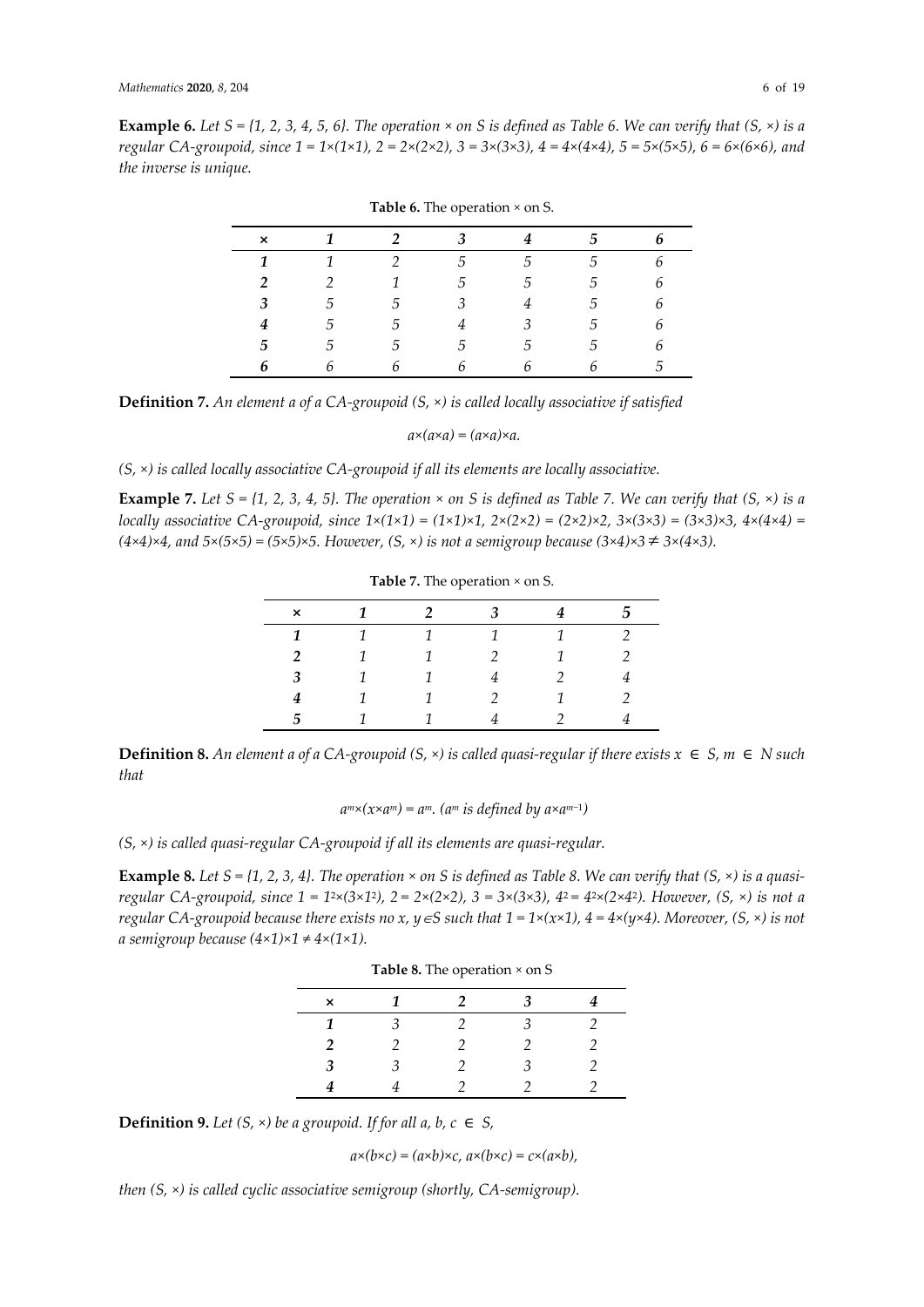**Example 9.** *Suppose S = {1, 2, 3, 4} and define a binary operation × on S as shown in Table 9. We can verify that (S, ×) is a CA-groupoid, but (S, ×) is not a CA-semigroup because (3×4)×3 ≠ 3×(4×3).*

|   | $\frac{1}{2}$ |  |
|---|---------------|--|
| × |               |  |
|   |               |  |
| 2 |               |  |
| 3 |               |  |
|   |               |  |

**Table 9.** The operation *×* on *S.*

Obviously on the CA-groupoid *S*, there is: strongly regular element  $\Rightarrow$  regular element  $\Rightarrow$ inverse element  $\Rightarrow$  quasi-regular element.

According to Examples 1, 2, and 5–9, we can get the relationship between CA-groupoids and related algebraic systems, which we can be expressed as Figure 1.

**Remark 2**. *In Figure 1, each letter only indicates the smallest area in which it is located. Here, A represents the set of all strongly regular CA-groupoids, and*

*A B represents the set of all regular CA-groupoids; A B C represents the set of all CA-semigroups; A B C D represents the set of all quasi-regular CA-groupoids; A B C D E represents the set of all locally associative CA-groupoids; A B C D E F represents the set of all CA-groupoids; and A B C G represents the set of all semigroups.*



**Figure 1.** The relationships among some algebraic systems.

**3. Regular Cyclic Associative Groupoids (CA-Groupoids) and Cyclic Associative Neutrosophic Extended Triplet Groupoids (CA-NET-Groupoids)**

**Theorem 4.** *Let (S, ×) be a CA-NET-groupoid. Then, its idempotents are commutative.*

**Proof.** Let *a*, *b* an idempotent in *S*; then, we have

 $(a \times b) \times (a \times b) = (b \times a) \times (a \times b)$  (Applying Proposition 1)

 $= (b \times b) \times (a \times a)$  (Applying Proposition 1)  $= b \times a$ .

Moreover,

 $(a \times b) \times (a \times b) = (b \times (neut(b) \times a)) \times (a \times b)$ 

 *= (b*×*b)*×*(a*×*(neut(b)*×*a)) (*Applying Proposition 1*)*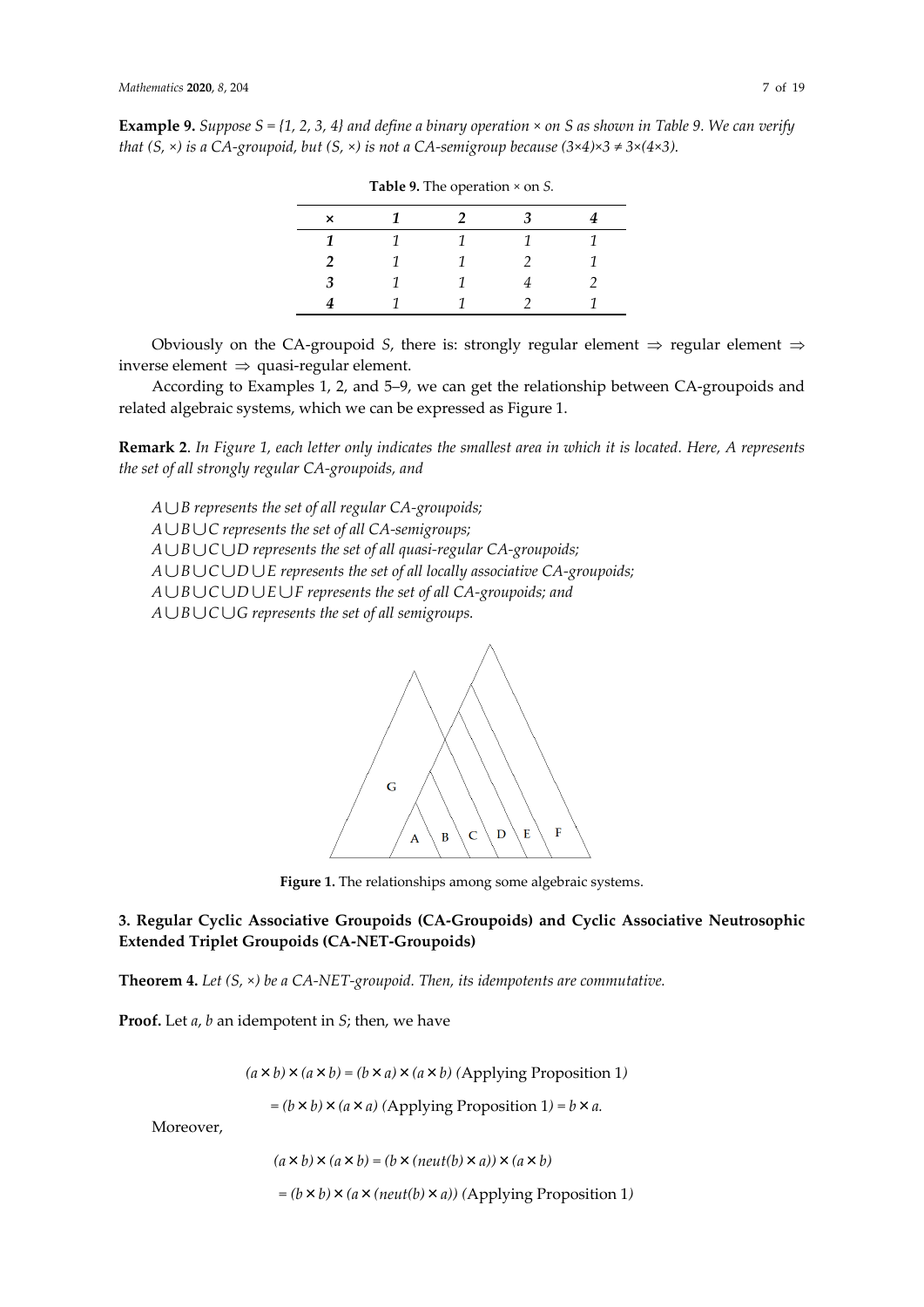*= (b*×*b)*×*(a*×*(a*×*neut(b))) = (b*×*b)*×*(neut(b)*×*(a*×*a))*

 $= b \times (neut(b) \times a) = a \times (b \times neut(b)) = a \times b.$ Therefore,  $a \times b = b \times a$ . In a CA-NET-groupoid, its idempotents are commutative.  $\Box$ 

**Corollary 1.** *Every CA-NET-groupoid is commutative.*

**Proof.** Let  $(S, x)$  be a CA-NET-groupoid. By Theorem 4, for any  $x \in S$ , *neut*(*x*) is idempotent. Then, for any  $a, b \in S$ , we have

 $neut(a) \times neut(b) = neut(b) \times neut(a)$ ,

Furthermore,

 $neut(a) \times b = neut(a) \times (neut(b) \times b) = b \times (neut(a) \times neut(b))$ 

*= neut(b)*×*(b*×*neut(a)) =(neut(b)*×*neut(b))*×*(b*×*neut(a))* 

*= (neut(a)*×*neut(b))*×*(b*×*neut(b)) (*Applying Proposition 1*)*

*= (neut(a)*×*neut(b))*×*(neut(b)*×*b)*

 $= (b \times \text{neut}(a)) \times (\text{neut}(b) \times \text{neut}(b))$  (Applying Proposition 1)

*= (b*×*neut(a))*×*neut(b)*

Further, for any  $a, b \in S$ , we have

 $a \times b = (neut(a) \times a) \times (neut(b) \times b)$ 

 $= (b \times \text{neut}(a)) \times (\text{neut}(b) \times a)$  (Applying Proposition 1)

*= a*×*((b*×*neut(a))*×*neut(b))*

*= a*×*(neut(a)*×*b) (by neut(a)*×*b* 

*= (b*×*neut(a))*×*neut(b))*

*= b*×*(a*×*neut(a))* 

*= b*×*a*

Therefore, every CA-NET-groupoid is commutative. □

**Example 10.** Let  $S = \{1, 2, 3, 4, 5\}$ . The operation  $\times$  on S is defined as Table 10. We can verify that  $(S, \times)$  is a *CA-NET-groupoid, and*

*neut(1) = 1, anti(1) = {1, 5}; neut(2) = 2, anti(2) = {1, 2, 3, 4, 5};*

*neut(3) = 3, anti(3) = {3, 5}; neut(4) = 4, anti(4)= {1, 3, 4, 5}; neut(5) = 5, anti(3) = 5.*

*Obviously, (S,* ×*) is a commutative.*

| <b>Table 10.</b> The operation $\sim$ 011 5 |  |  |  |  |   |  |
|---------------------------------------------|--|--|--|--|---|--|
| ×                                           |  |  |  |  |   |  |
|                                             |  |  |  |  |   |  |
| 2                                           |  |  |  |  |   |  |
| З                                           |  |  |  |  |   |  |
|                                             |  |  |  |  |   |  |
| 5                                           |  |  |  |  | h |  |

**Theorem 5.** *Let (S,* ×*) be a groupoid. Then, S is a CA-NET-groupoid if and only if it is a regular CA-groupoid.*

**Table 10.** The operation × on *S*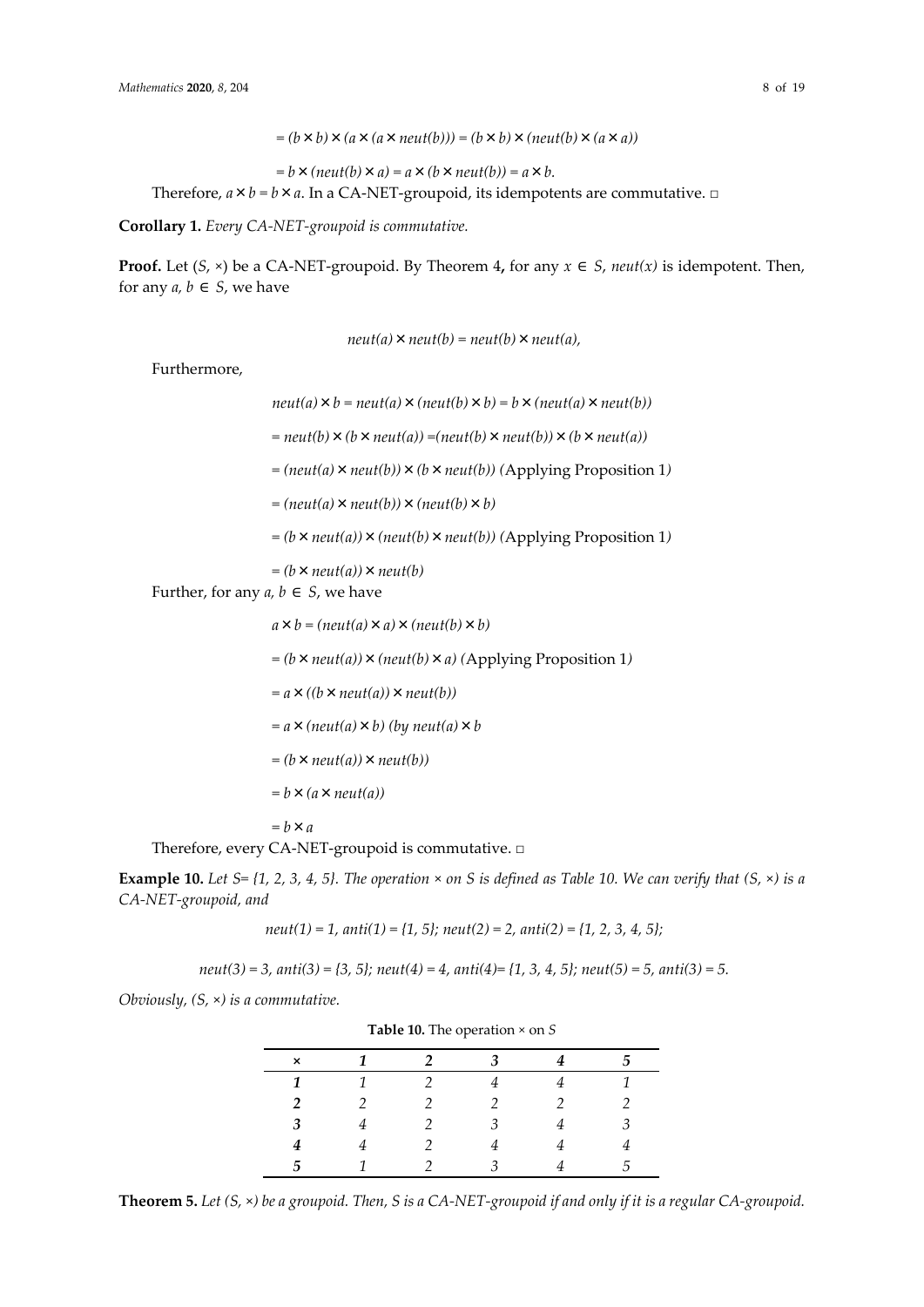**Proof.** Assume that *S* is a CA-NET-groupoid. For any *a* in *S*, by Definitions 1 and 3, we have

$$
a \times (anti(a) \times a) = a \times neut(a) = a.
$$

From this and Definition 4, we know that element *a* is a regular element and *S* is a regular CAgroupoid.

Therefore, we prove that S is a regular CA-groupoid.

Now, we assume that S is a regular CA-groupoid. For any *a* in a regular CA-groupoid S, we have

$$
a \times (x \times a) = a.
$$

Furthermore,

$$
(x \times a) \times a = (x \times a) \times (a \times (x \times a)) = (x \times a) \times ((x \times a) \times a) = a \times ((x \times a) \times (x \times a))
$$
  
=  $a \times (a \times ((x \times a) \times x))$   
=  $a \times (x \times (a \times (x \times a)))$   
=  $a \times (x \times a) = a$ .

Therefore, there exists  $(x \times a) \in S$ , such that  $(x \times a) \times a = a \times (x \times a) = a$ . Moreover, we have

$$
(x \times a) = x \times (a \times (x \times a)) = (x \times a) \times (x \times a) = a \times ((x \times a) \times x).
$$

Furthermore,

$$
((x \times a) \times x) \times a = ((x \times a) \times x) \times (a \times (x \times a))
$$
  
=  $(x \times a) \times (((x \times a) \times x) \times a) = a \times ((x \times a) \times ((x \times a) \times x))$   
=  $a \times (x \times ((x \times a) \times (x \times a)))$   
=  $a \times (x \times (x \times a))$  (by  $(x \times a) \times (x \times a) = (x \times a)$ )  
=  $(x \times a) \times (a \times x)$   
=  $x \times ((x \times a) \times a)$  (by  $(x \times a) \times a = a)$   
=  $x \times a$ 

Therefore, there exists  $((x \times a) \times x) \in S$ , such that  $a \times ((x \times a) \times x) = ((x \times a) \times x) \times a = x \times a$ . Then, *S* is a CA-NET-groupoid. □

**Example 11.** Let  $S = \{1, 2, 3, 4\}$ . The operation  $\times$  on  $S$  is defined as Table 11. We can verify that  $(S, \times)$  is a CA-*NET- groupoid, and*

*neut(1) = 1, anti(1) = {1, 2, 3, 4}; neut(2) = 3, anti(2) = 4; neut(3) = 3, anti(3) = 3; neut(4) = 3, anti(4) = 2. Moreover, (S,* ×*) is a regular CA-groupoid, since 1 = 1*×*(1*×*1), 2 = 2*×*(4*×*2), 3 = 3*×*(3*×*3), 4 = 4*×*(2*×*4).*

| $\times$ | 1 |   |   |
|----------|---|---|---|
| 1        | 1 |   |   |
| 2        | 1 |   | 3 |
| 3        | 1 | 3 |   |
|          |   |   |   |

**Table 11.** The operation × on *S.*

**Definition 10.** *Let (S,* ×*) be a groupoid.*

- *(1)* If for any  $a \in S$ , there exist two elements b and c in S satisfying the condition  $a \times b = a$  and  $c \times a = b$ , then S *is called a CA-(r, l)-NET-groupoid.*
- *(2) If for any a* ∈ *S, there exist two elements b and c in S satisfying the condition a*×*b = a and a*×*c = b, then S is called a CA-(r, r)-NET-groupoid.*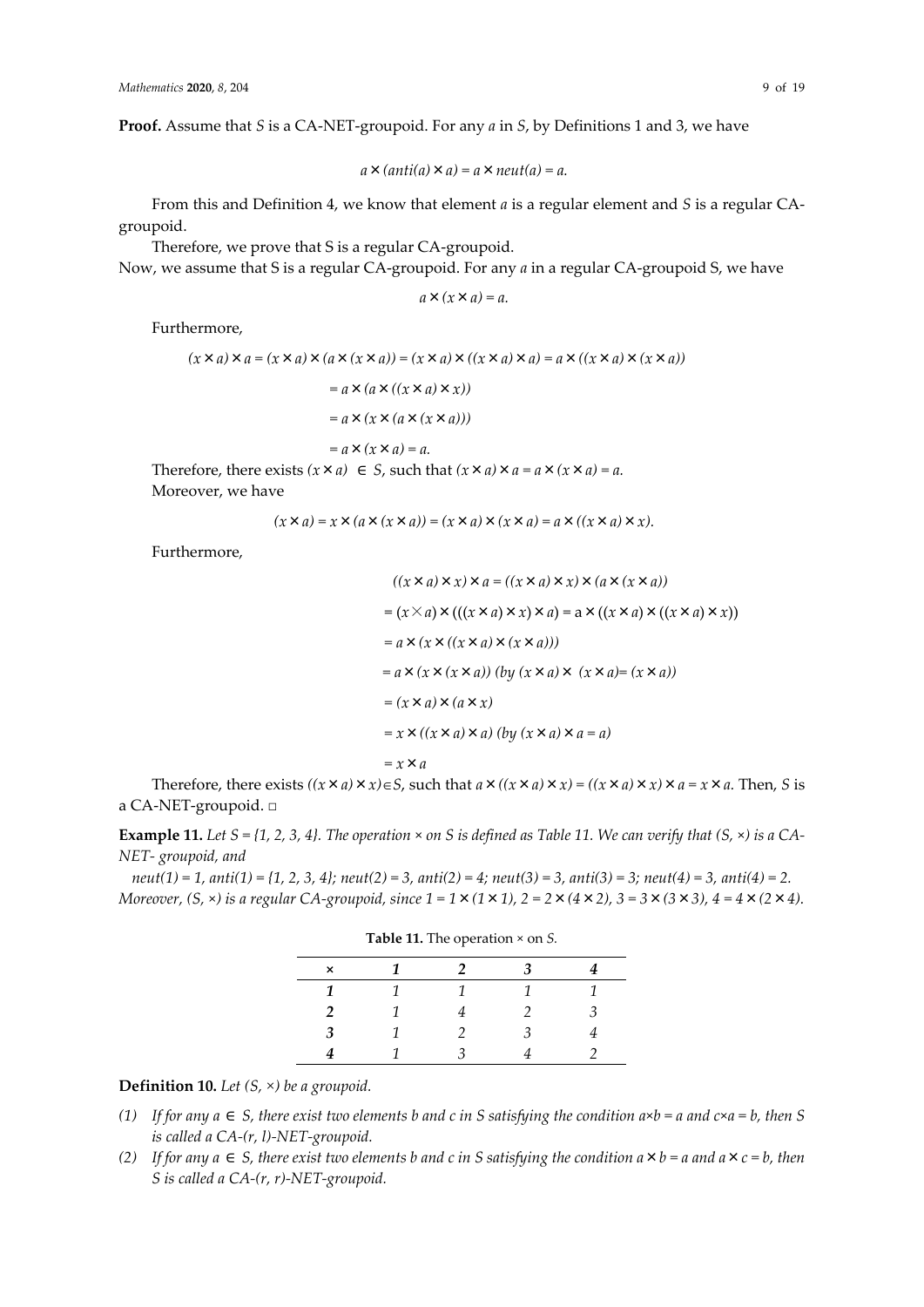- (3) If for any  $a \in S$ , there exist two elements b and c in S satisfying the condition  $b \times a = a$  and  $a \times c = b$ , then *S is called a CA-(l, r)-NET-groupoid.*
- (4) If for any  $a \in S$ , there exist two elements b and c in S satisfying the condition  $b \times a = a$  and  $c \times a = b$ , then *S is called a CA-(l, l)-NET-groupoid.*

**Theorem 6.** *Let (S,* ×*) be a groupoid. Then, S is a CA-(r, l)-NET-groupoid if and only if it is a regular CAgroupoid.*

**Proof.** Assume that *S* is a *CA-(r, l)-NET*-groupoid. For any *a* in *S*, by Definitions 1 and 10(1), we have

```
a \times \text{neut}(a) = a, anti(a) \times a = \text{neut}(a)a×(anti(a)×a) = a×neut(a) = a
```
From this and Definition 4, we know that element *a* is a regular element and *S* is a regular CAgroupoid. Therefore, we prove that *S* is a regular CA-groupoid.

Now, we assume that *S* is a regular CA-groupoid. For any *a* in a regular CA-groupoid *S*, we have

*a*×*(x*×*a) = a.*

Thus, there exists  $(x \times a) \in S$ , such that  $a \times (x \times a) = a$ . Moreover, we have:

 $x \times a = (x \times a)$ .

Therefore, there exists  $x \in S$ , such that  $x \times a = (x \times a)$ . Then, *S* is a CA-(r, l)-NET-groupoid. □

**Theorem 7.** Let  $(S, \times)$  be a groupoid. Then, S is a  $CA-(r, r)$ -NET-groupoid if and only if it is a regular  $CA$ *groupoid.*

**Proof.** Assume that *S* is a CA-(r, r)-NET-groupoid. For any *a* in *S*, by Definitions 1 and 10(2), we have

$$
a \times neut(a) = a
$$
,  $a \times anti(a) = neut(a)$ ,

*a*×*(anti(a)*×*a) = a*×*(a*×*anti(a)) = a*×*neut(a) = a*

From this and Definition 4, we know that element *a* is a regular element and *S* is a regular CAgroupoid. Therefore, we prove that *S* is a regular CA-groupoid.

Now, we assume that *S* is a regular CA-groupoid, for any *a* in a regular CA-groupoid *S*, we have

$$
a \times (x \times a) = a \times (a \times x) = a
$$

Thus, there exists  $(a \times x) \in S$ , such that  $a \times (a \times x) = a$ . Moreover, we have

*a*×*x = (a*×*x)*

Therefore, there exists  $x \in S$ , such that  $a \times x = (a \times x)$ . Then, *S* is a CA-(r, r)-NET-groupoid. □

**Theorem 8.** Let  $(S, \times)$  be a groupoid. Then, S is a CA- $(l, r)$ -NET-groupoid if and only if it is a regular CA*groupoid.* 

**Proof.** Assume that *S* is a CA-(l, r)*-*NET-groupoid. For any *a* in *S*, by Definitions 1 and 10(3), we have

$$
neut(a) \times a = a, a \times anti(a) = neut(a)
$$

$$
neut(a) \times a = (a \times anti(a)) \times a = (a \times anti(a)) \times (neut(a) \times a)
$$

*= (a*×*a)*×*(neut(a)*×*anti(a)) (*Applying Proposition 1*)*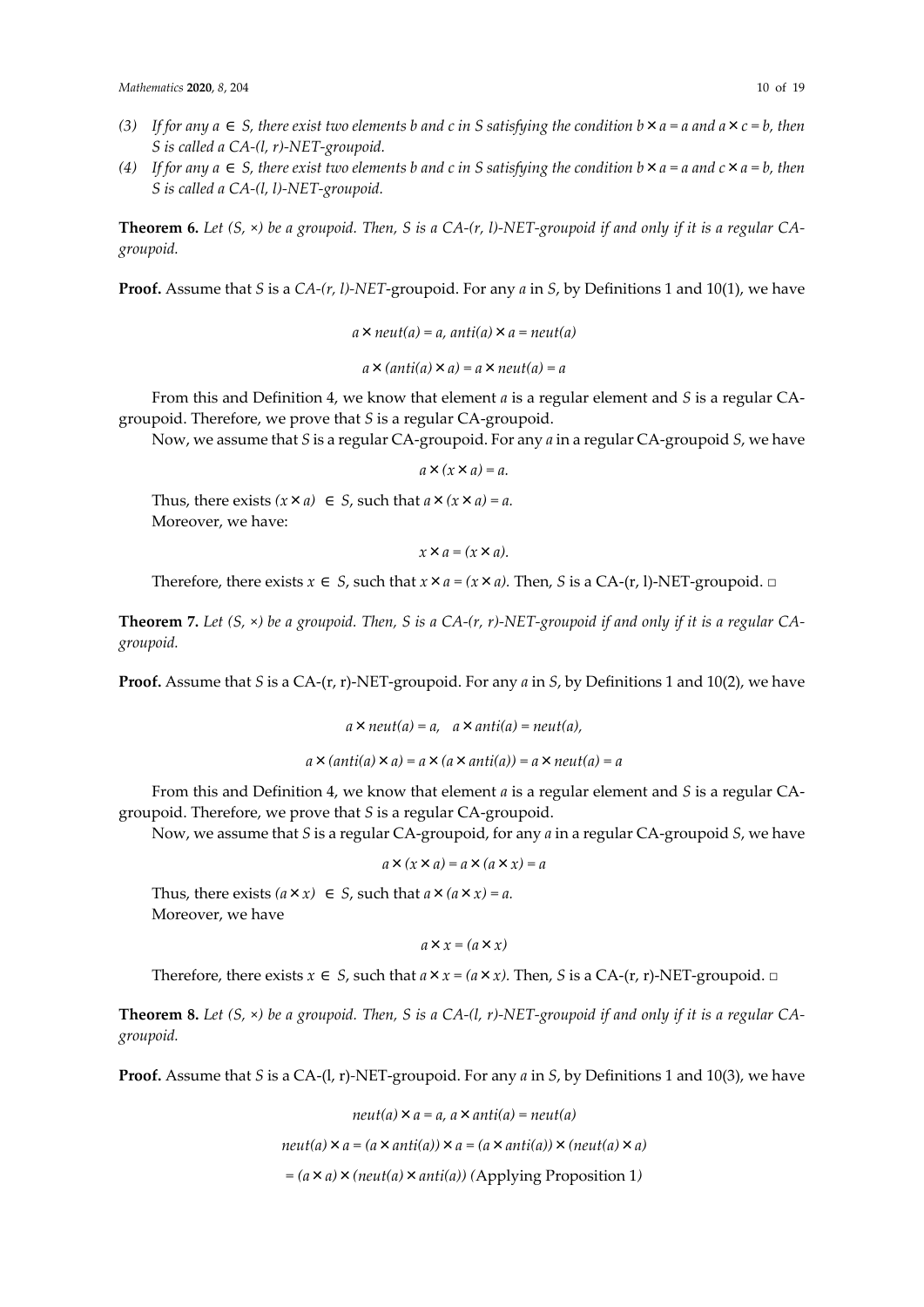*= (anti(a)*×*a)*×*a.*

Thus,  $a \times \text{anti}(a) = \text{anti}(a) \times a = \text{neut}(a)$ . Moreover, we have

 $a \times \textit{neut}(a) = (\textit{neut}(a) \times a) \times (\textit{anti}(a) \times a)$ 

 $= (a \times \text{neut}(a)) \times (\text{anti}(a) \times a)$  (Applying Proposition 1)

 $= (a \times neut(a)) \times neut(a).$ 

Thus,  $a \times \text{neut}(a) = \text{neut}(a) \times a = a$ . Then,

```
(\text{anti}(a) \times a) \times a = \text{neut}(a) \times a = a \times \text{neut}(a) = a \times (\text{anti}(a) \times a) = a
```
From this and Definition 4, we know that element *a* is a regular element and *S* is a regular CAgroupoid. Therefore, we prove that *S* is a regular CA-groupoid.

Now, we assume that *S* is a regular CA-groupoid. For any *a* in a regular CA-groupoid *S*, let *a =*   $(a \times x) \times a$ . We have

 $\chi \times a = \chi \times ((a \times \chi) \times a) = a \times (\chi \times (a \times \chi)) = ((a \times \chi) \times (a \times \chi))$ 

 $(a \times x) \times a = (a \times x) \times ((a \times x) \times a) = a \times ((a \times x) \times (a \times x)) = a \times (x \times a) = a, a \times x = (a \times x)$ 

Therefore, *S* is a CA-(l, r)-NET-groupoid. □

**Theorem 9.** *Let (S,* ×*) be a groupoid. Then, S is a CA-(l, l)-NET-groupoid if and only if it is a regular CAgroupoid.* 

**Proof.** Assume that *S* is a CA-(l, l)-NET-groupoid. For any *a* in *S*, by Definitions 1 and 10(4), we have

$$
neut(a) \times a = a, anti(a) \times a = neut(a),
$$
  

$$
a \times neut(a) = (neut(a) \times a) \times (anti(a) \times a)
$$
  

$$
= (a \times neut(a)) \times (anti(a) \times a) \text{ (Applying Proposition 1)}
$$
  

$$
= (a \times neut(a)) \times neut(a)
$$

Thus,  $a \times neut(a) = neut(a) \times a = a$ . Then,

 $(\text{anti}(a) \times a) \times a = \text{neut}(a) \times a = a \times \text{neut}(a) = a \times (\text{anti}(a) \times a) = a$ .

From this and Definition 4, we know that element *a* is a regular element and *S* is a regular CAgroupoid. Therefore, we prove that *S* is a regular CA-groupoid.

Now, we assume that *S* is a regular CA-groupoid. For any *a* in a regular CA-groupoid *S*, let *a = (x*×*a)*×*a,* we have

$$
x \times a = x \times ((a \times x) \times a) = a \times (x \times (a \times x)) = ((a \times x) \times (a \times x)),
$$
  

$$
(x \times a) \times a = (x \times a) \times ((x \times a) \times a) = a \times ((x \times a) \times (x \times a)) = (x \times a) \times (a \times (x \times a))
$$
  

$$
= (x \times a) \times (a \times (a \times x)) = (a \times x) \times ((x \times a) \times a) = (a \times x) \times a
$$
  

$$
= (a \times x) \times ((a \times x) \times a)(by (a \times x) \times a = a)
$$
  

$$
= a \times ((a \times x) \times (a \times x))
$$

$$
= a \times (x \times a) = a.
$$

Moreover, we have  $x \times a = (x \times a)$ . Therefore, *S* is a CA-(l, l)-NET-groupoid. □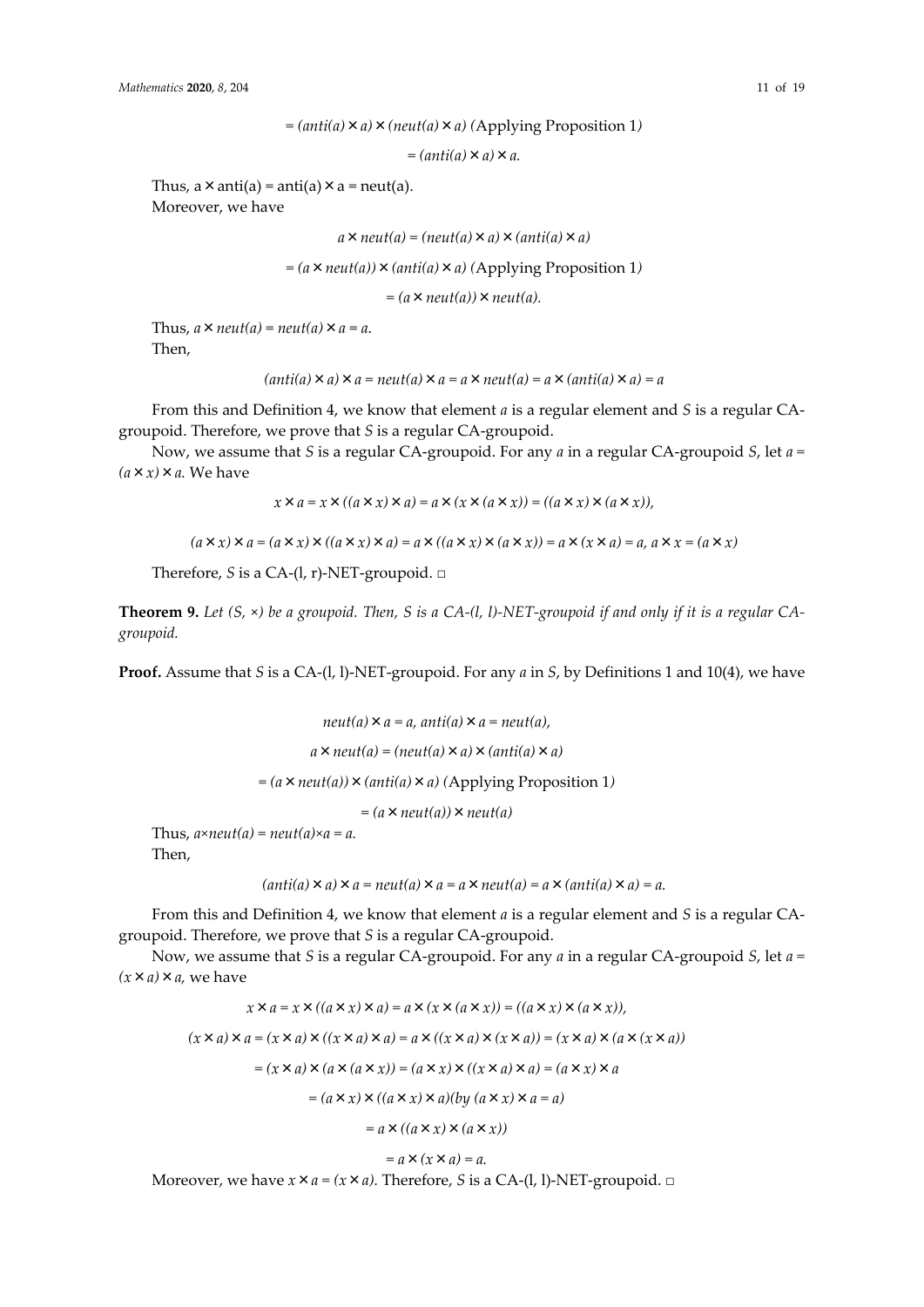**Example 12.** Denote  $S = \{1, 2, 3, 4\}$  and define operations  $\times$  on S as shown in Table 12. We can verify that (S, ×*) is a CA-(r, l)-NET-groupoid, and,*

*neut*<sub>(r, l)</sub>(1) = 1, anti<sub>(r, l)</sub>(1) = {1, 2, 3, 4}; neut<sub>(r, l)</sub>(2) = 4, anti<sub>(r, l)</sub>(2) = 2;

*neut(r, l)(3) = 3, anti(r, l)(3) = 3; neut(r, l)(4) = 4, anti(r, l)(4) = 4*

*It is easy to verify that S is also a CA-(r, r)-NET-groupoid, CA-(l, r)-NET-groupoid, CA-(l, l)-NETgroupoid.*

*Moreover, (S,*  $\times$ *) is a regular CA-groupoid, since*  $1 = 1 \times (2 \times 1)$ ,  $2 = 2 \times (2 \times 2)$ ,  $3 = 3 \times (3 \times 3)$ , and  $4 = 4 \times (4 \times 4)$ .

| $\mathsf{x}$ |   | $\mathcal{P}$ | 3 |   |
|--------------|---|---------------|---|---|
| 1            | 1 |               |   |   |
|              |   |               | 1 | 2 |
| 3            |   |               | 3 | 1 |
|              |   |               |   |   |

**Table 12.** The operation × on *S.*

# **4. Green Relations in Cyclic Associative Groupoids (CA-Groupoids)**

If *a* is an element of a CA-groupoid *S*, the smallest left ideal of *S* containing *a* is  $Sa \cup \{a\}$ .

**Definition 11.** *Let*  $(S, ∞)$  *be a*  $CA$ -groupoid, for any  $a, b ∈ S$ , define the following binary relationships:  $a \mathcal{L}$   $b \Leftrightarrow Sa \cup \{a\} = Sb \cup \{b\}$  ;  $a \mathcal{R} b \Leftrightarrow aS \cup \{a\} = bS \cup \{b\};$  $a\mathcal{J} \ b \Leftrightarrow (Sa\cup \{a\})S\cup (Sa\cup \{a\})=(Sb\cup \{b\})S\cup (Sb\cup \{b\})$ ;

$$
\mathcal{H}=\mathcal{L}\cap\mathcal{R}\,.
$$

*We call*  $\mathcal{L}$ ,  $\mathcal{R}$ ,  $\mathcal{J}$ , and  $\mathcal{H}$  the Green's relations on the CA-groupoid.

**Definition 12.** Let (S,  $\times$ ) be a CA-groupoid. A relation R on the set S is called left compatible (with the *operation on S) if*

 $(\forall a, s, t \in S)$   $(s, t) \in R \Rightarrow (a \times s, a \times t) \in R$ 

*and right compatible if*

 $(\forall a, s, t \in S)$   $(s, t) \in R \implies (s \times a, t \times a) \in R$ .

*It is called compatible if*

 $($   $\forall$  *s*, *t*, *s'*, *t'* ∈ *S*) [(*s*, *t*) ∈ *R* and (*s'*, *t'*) ∈ *R*]  $\Rightarrow$  (*s*×*s'*, *t*×*t'*) ∈ *R*.

*A left [right] compatible equivalence is called a left [right] congruence. A compatible equivalence relation is called a congruence.*

**Proposition 2.** Let a, b be elements of a CA-groupoid S. If  $a = b$ , then a  $\mathcal L$  a, a  $\mathcal R$  a. If  $a \neq b$ , then a  $\mathcal L$  b if and *only if there exists x, y in S such that*  $x \times a = b$ *,*  $y \times b = a$ *. In addition, a*  $\mathcal R$  *b if and only if there exists u, v in S such that*  $a \times u = b$ *,*  $b \times v = a$ *.* 

Another immediate property of this is as follows:

**Proposition 3.**  $\mathcal{L}$  is a left congruence and  $\mathcal{R}$  is a right congruence.

**Corollary 2.** In a CA-groupoid S,  $\mathcal{L}$  and  $\mathcal{R}$  are not commutative. That is, as a binary relationship,  $\mathcal{L} \circ \mathcal{R}$  $\circ$  .

**Example 13.** Let  $S = \{1, 2, 3, 4, 5, 6\}$ . The operation  $\times$  on S is defined as Table 13. Then,  $(S, \times)$  is a CA-groupoid.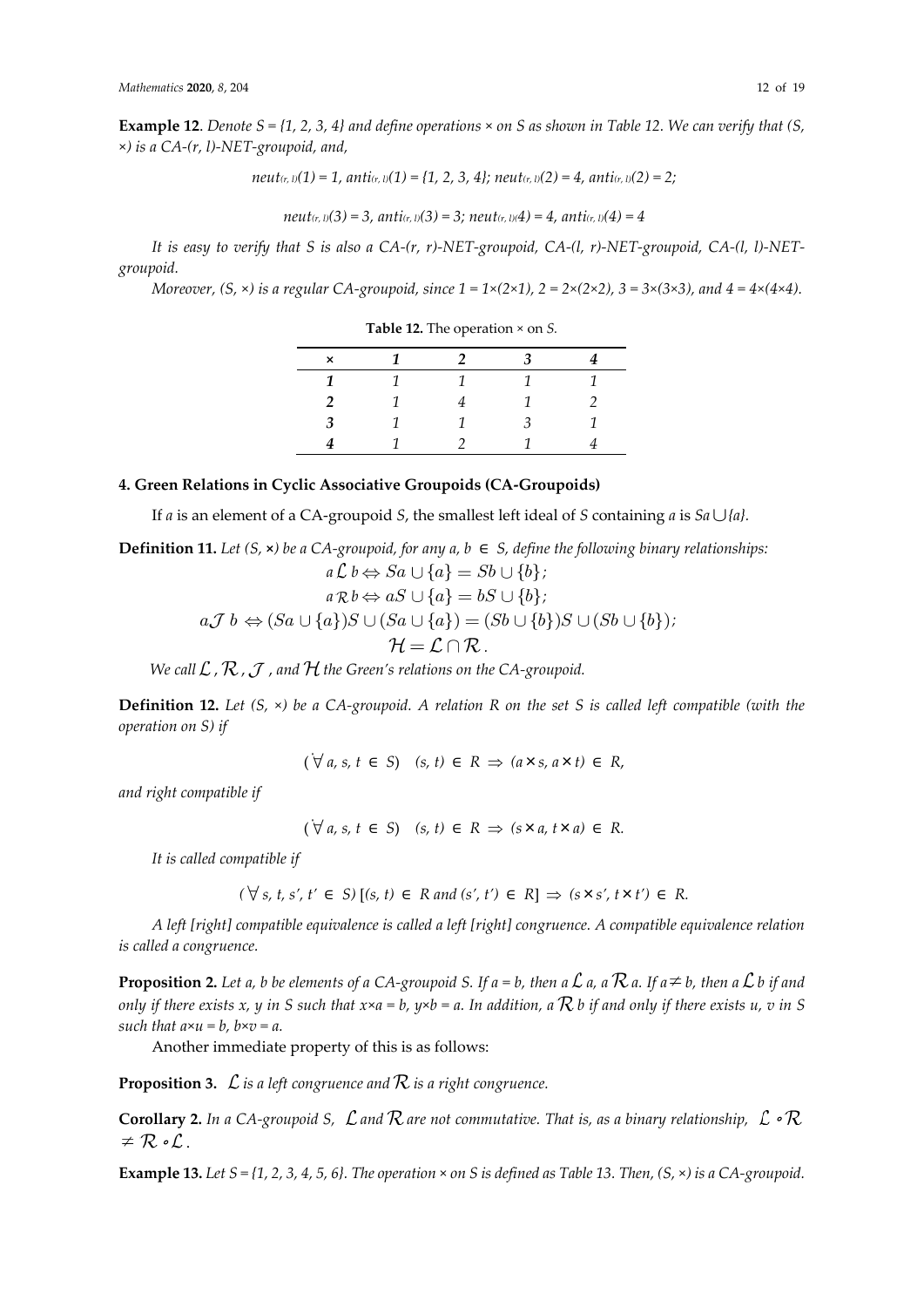$\mathcal{L} = \{ \langle 3, 5 \rangle, \langle 5, 3 \rangle \}, \quad \mathcal{R} = \{ \langle 3, 4 \rangle, \langle 4, 3 \rangle \}. \quad \mathcal{L} \circ \mathcal{R} = \{ \langle 5, 4 \rangle \} \neq \mathcal{R} \circ \mathcal{L} = \{ \langle 4, 5 \rangle \}.$  Then,  $\mathcal{L}$  and  $\mathcal{R}$  are *not commutative.*

| rable 10. The operation on S. |   |               |    |                         |    |  |  |
|-------------------------------|---|---------------|----|-------------------------|----|--|--|
| ×                             |   |               |    |                         | h  |  |  |
|                               |   | 3             |    | 3                       | .h |  |  |
| 2                             |   | 3             |    | R                       | 5  |  |  |
| 3                             | 3 | 3             | 3  | 3                       | .5 |  |  |
|                               |   | 3             |    | 3                       | .5 |  |  |
| 5                             | G | $\mathcal{D}$ | .5 | .h                      | 3  |  |  |
|                               |   |               |    | $\overline{\mathbf{3}}$ | .5 |  |  |

**Table 13.** The operation × on S.

In a regular CA-groupoid *S* we have a particularly useful way of looking at the equivalences  $\mathcal{L}$ and  $\mathcal R$ . First, notice that if *S* is regular then  $a = a \times (x \times a) \in aS$ , and similarly  $a \in Sa$ ,  $a \in SaS$ . Hence, in describing the Green equivalences for a regular CA-groupoid we can drop all reference to  $Sa \cup \{a\}$ , and assert simply that

$$
a \mathcal{L} b \Leftrightarrow Sa = Sb;
$$
  
\n
$$
a \mathcal{R} b \Leftrightarrow aS = bS;
$$
  
\n
$$
a \mathcal{J} b \Leftrightarrow SaS = SbS;
$$
  
\n
$$
\mathcal{H} = \mathcal{L} \cap \mathcal{R}.
$$

**Definition 13.** *Let (S,* **×***) be a regular CA-groupoid, define the following binary relationship:*

$$
\mathcal{D} = \mathcal{L} \cup \mathcal{R}
$$

*We call the Green's relations on the regular CA-groupoid.*

**Theorem 10.** In a regular CA-groupoid S, the relations  $\mathcal L$  and  $\mathcal R$  are commutative. That is, as a binary *relationship,*  $\mathcal{L} \circ \mathcal{R} = \mathcal{R} \circ \mathcal{L}$ .

**Proof.** Let  $(S, \times)$  be a regular CA-groupoid, let  $a, b \in S$ , and suppose that  $(a, b) \in \mathcal{L} \circ \mathcal{R}$ . Then, there exists *c* in *S* such that *a*  $\mathcal{L}$  *c* and *c*  $\mathcal{R}$  *b*. That is, there exist *x*, *y*, *u*, *v* in *S* such that

$$
x \times a = c, c \times u = b,
$$
  

$$
y \times c = a, b \times v = c.
$$

If we now write *d* for the element *(y*×*c)*×*u* of *S*, applying Theorem 5, *S* is a CA-NET-groupoid. As such, we have

$$
a \times u = (y \times c) \times u = d,
$$
  
\n
$$
a = y \times c = y \times (b \times v) = v \times (y \times b) = b \times (v \times y) = (c \times u) \times (v \times y)
$$
  
\n
$$
= (y \times c) \times (v \times u) \text{ (Applying Proposition 1)}
$$
  
\n
$$
= a \times (v \times u) = u \times (a \times v) = v \times (u \times a)
$$
  
\n
$$
= v \times (u \times (neut(a) \times a)) = v \times (a \times (u \times neut(a)))
$$
  
\n
$$
= v \times (neut(a) \times (a \times u)) = v \times (neut(a) \times d) = d \times (v \times neut(a))
$$

hence  $a \mathcal{R} d$ . In addition,

$$
b = c \times u = (x \times a) \times u = (x \times a) \times (u \times neutr(u)) = neutr(u) \times ((x \times a) \times u) = neutr(u) \times b
$$

 $d = (y \times c) \times u = (y \times c) \times (neut(u) \times u) = u \times ((y \times c) \times neut(u)) = neut(u) \times (u \times (y \times c))$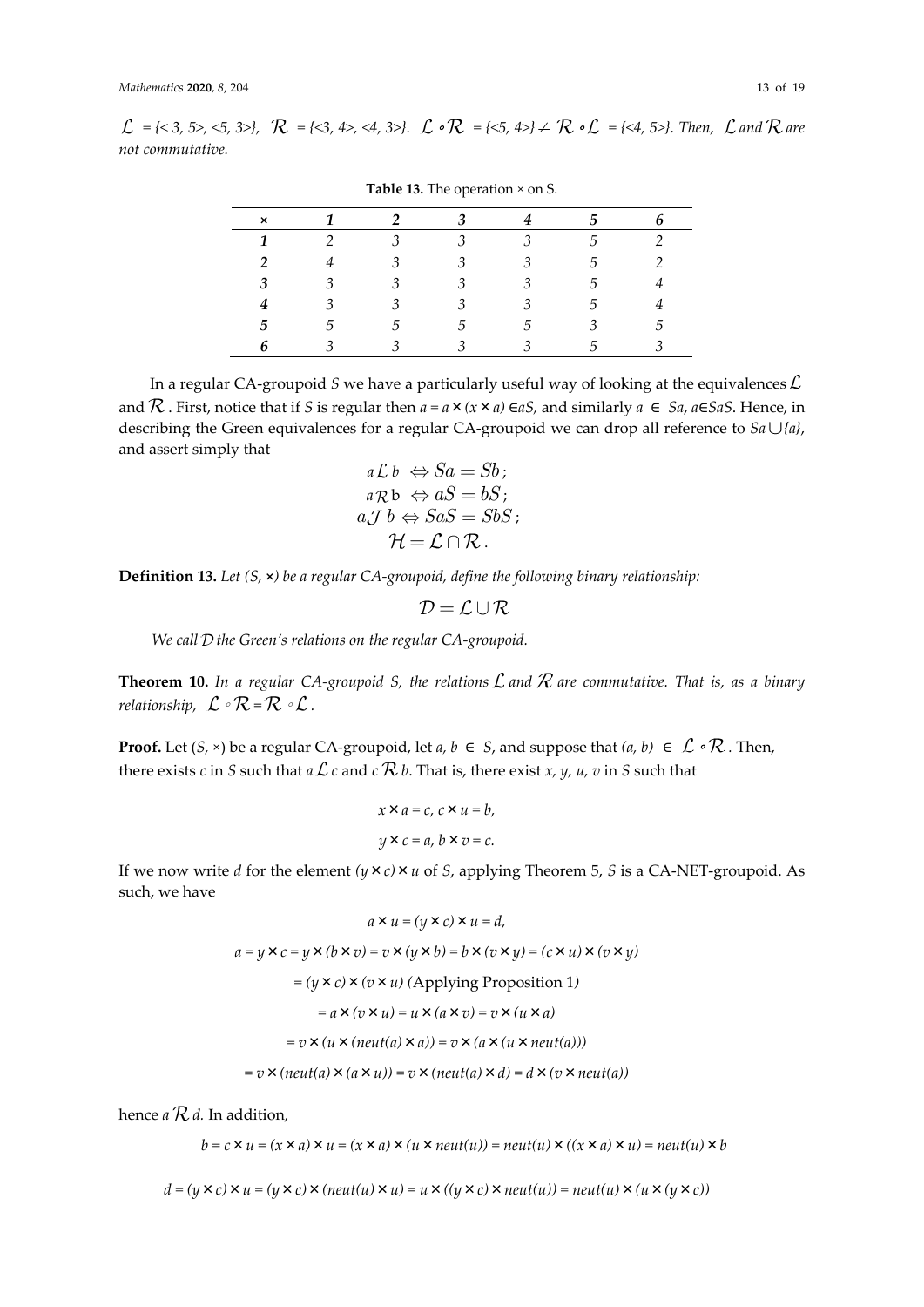$=$  *neut*(*u*)  $\times$  (*c*  $\times$  (*u*  $\times$ *y*)) = *neut*(*u*)  $\times$  (*x*  $\times$ *u*)) = *neut*(*u*)  $\times$  (*y*)  $\times$  (*x*)  $\times$  (*x*)  $\times$  (*x*))

$$
=neut(u) \times (b \times (y \times neut(u))) = (y \times neut(u)) \times (neut(u) \times b) = (y \times neut(u)) \times b,
$$

$$
d = a \times u = (y \times c) \times u = (y \times c) \times (u \times neut(u)) = neut(u) \times ((y \times c) \times u) = neut(u) \times d,
$$

$$
b = c \times u = (x \times a) \times u = (x \times a) \times (neut(u) \times u) = u \times ((x \times a) \times neut(u)) = neut(u) \times (u \times (x \times a))
$$

$$
=neut(u) \times (u \times c) = neut(u) \times (u \times (x \times a)) = neut(u) \times (u \times (x \times (y \times c)))
$$

 $=$  *neut*(*u*)  $\times$  ((*y*  $\times$  *c*)  $\times$  (*u*  $\times$  *x*)) = *neut*(*u*)  $\times$  (*x*  $\times$  *x*) = *neut*(*u*)  $\times$  (*x*  $\times$  *d*)  $\times$  (*x*  $\times$  *d*)

 $=$  *neut*(*u*)  $\times$  (*x*  $\times$  (*neut*(*u*)  $\times$  *d*)) = *neut*(*u*)  $\times$  (*d*  $\times$  (*x*  $\times$  *neut*(*u*))) = (*x*  $\times$  *neut*(*u*))  $\times$  (*neut*(*u*)  $\times$  *d*)

*= (x*×*neut(u))*×*d,*

*thus d*  $\mathcal L$  *b.* We deduce that  $(a, b) \in \mathcal R \circ \mathcal L$  . We have shown that  $\mathcal L \circ \mathcal R \subseteq \mathcal R \circ \mathcal L$  ; the reverse inclusion follows in a similar way.  $\Box$ 

**Theorem 11.** In a regular CA-groupoid S,  $\mathcal{L}$  is equivalent to  $\mathcal{R}$ . That is, as a binary relationship,  $\mathcal{L} = \mathcal{R}$ .

**Proof.** By Theorem 10, we have  $d\mathcal{L}b$ . Then,

$$
b = c \times u = (x \times a) \times u = (x \times a) \times (neut(u) \times u) = u \times ((x \times a) \times neut(u))
$$
  
=  $neut(u) \times (u \times (x \times a)) = neut(u) \times (u \times c) = neut(u) \times (u \times (x \times a)) = neut(u) \times (u \times (x \times (y \times c)))$   
=  $neut(u) \times ((y \times c) \times (u \times x)) = neut(u) \times (a \times (u \times x)) = neut(u) \times (x \times (a \times u))$   
=  $neut(u) \times (x \times d) = d \times (neut(u) \times x).$   

$$
d = (y \times c) \times u = (y \times c) \times (neut(u) \times u) = u \times ((y \times c) \times neut(u)) = neut(u) \times (u \times (y \times c))
$$
  
=  $neut(u) \times (c \times (u \times y)) = neut(u) \times (y \times (c \times u)) = neut(u) \times (y \times b) = neut(u)(y \times (c \times u))$ 

 $=$  *neut*(*u*)  $\times$  (*y*  $\times$  *b*)  $=$  *b*  $\times$  (*neut*(*u*)  $\times$  *y*).

Thus,  $d \mathcal{R}_h$ .

Therefore, in a regular CA-groupoid S,  $\mathcal L$  *is equivalent to*  $\mathcal R$ .  $\Box$ 

**Example 14.** Let  $S = \{1, 2, 3, 4, 5, 6, 7, 8\}$ . The operation  $\times$  on S is defined as Table 14. Then,  $(S, \times)$  is a regular *CA-groupoid. = {<1, 2>, <2, 1>, <3, 4>, <4, 3>, <5, 6>, <6, 5>, <7, 8>, <8, 7>}, = {<1, 2>, <2, 1>, <3, 4>, <4, 3>, <5, 6>, <6, 5>, <7, 8>, <8, 7>}*, ∘ *= {<1, 1>, <2, 2>, <3, 3>, <4, 4>, <5, 5>, <6, 6>, <7, 7>, <8, 8*>} = ∘ *= {<1, 1>, <2, 2>, <3, 3>, <4, 4>, <5, 5>, <6, 6>, <7, 7>, <8, 8>}. Thus, and are commutative,*  and  $\mathcal{L} = \mathcal{R}$ .

|  | Table 14. The operation × on S. |
|--|---------------------------------|
|--|---------------------------------|

| $\times$ |               | 2             | $\boldsymbol{\beta}$ | 4             | 5              | 6 | $\overline{7}$ | ō |
|----------|---------------|---------------|----------------------|---------------|----------------|---|----------------|---|
|          |               | $\mathcal{P}$ | 5                    | $\mathcal{F}$ | $\mathcal{D}$  | 6 |                | 8 |
|          | $\mathcal{P}$ |               | 5                    | 5             | 5.             | 6 |                |   |
|          | 5             | 5             | 3                    | 4             | $\mathcal{L}$  | 6 |                |   |
| 4        | 5             | 5             | 4                    | 3             | $\mathcal{L}$  | 6 |                |   |
| 5.       | 5             | 5             | 5                    | $\mathcal{D}$ | $\overline{5}$ | 6 |                |   |
| 6        | 6             | 6             | 6                    | 6             | b              | 5 |                |   |
|          |               | 7             |                      |               |                |   |                |   |
|          | 8             | 8             | 8                    | 8             |                | 8 |                |   |

Obviously on the regular CA-groupoid *S*, there is

$$
\mathcal{H} = \mathcal{L} = \mathcal{R} = \mathcal{D} = \mathcal{J}.
$$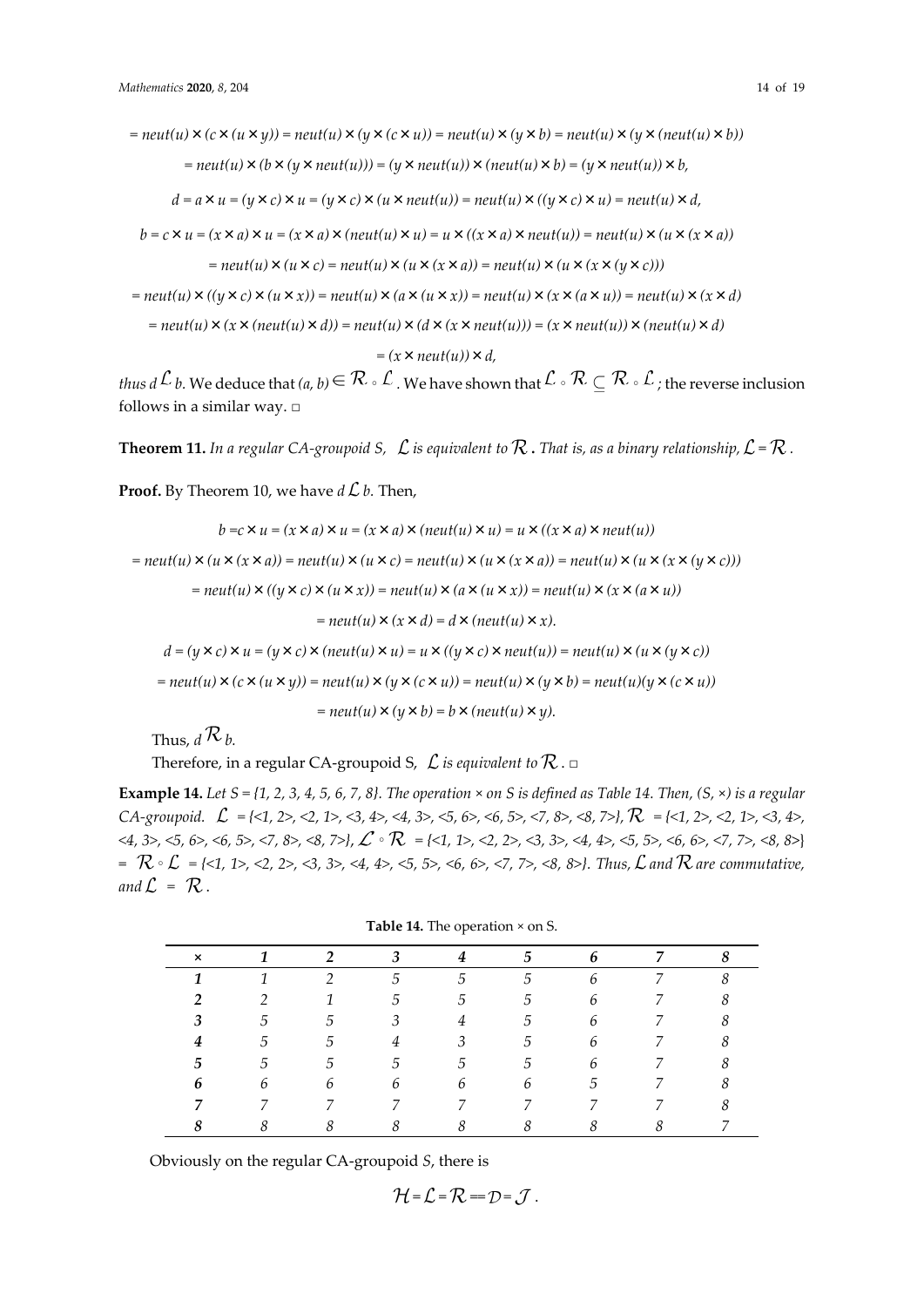**Lemma 1.** *In a regular CA-groupoid S*, *each -class contains at least one idempotent.*

**Proof.** For any *a* ∈ *S*, there exist *x* ∈ *S*, such that *a* =  $a$  ×  $(x \times a)$ ; then,

$$
(x \times a) \times (x \times a) = a \times ((x \times a) \times x) = x \times (a \times (x \times a)) = x \times a
$$

Therefore,  $(x \times a)$  is idempotent and  $a \mathcal{L}$   $(x \times a)$ . □

**Lemma 2.** *Every idempotent e in a regular CA-groupoid S is a left identity for e.*

**Proof.** If  $a \in \mathcal{L}$  *e*, then  $a = x \times e$ . For some *x* in *S* and

 $e \times a = e \times (x \times e) = e \times (e \times x) = x \times e^2 = x \times e = a$ . □

**Proposition 4.** Let a be an element of a regular  $\mathcal{L}$ -class L in a regular CA-groupoid S. If  $\mathcal{L}$  a contains *idempotents e, then*  $L$  *e contains an inverse a<sup>−1</sup> of a such that a×a<sup>−1</sup> = a<sup>−1</sup>×a = e.* 

**Proof.** Since  $a \mathcal{L} e$  it follows by Lemma 2 that  $e \times a = a$ . Again, from  $a \mathcal{R} e$ , it follows that there exists  $x$ in *S* such that  $a \times x = e$ . If we denote  $x \times e$  by  $a^{-1}$ , we easily see that

$$
a \times (a^{-1} \times a) = a \times ((x \times e) \times a) = a \times (a \times (x \times e)) = a \times (e \times (a \times x))
$$
  
=  $a \times (e \times e) = e \times (a \times e) = e \times (e \times a) = e \times a = a$ ,

*a*<sup>-1</sup> × (*a* × *a*<sup>-1</sup>) = (*x* × *e*) × (*a* × (*x* × *e*)) = (*x* × *e*) × (*e* × (*a* × *x*)) = (*x* × *e*) × (*e* × *e*) = *e* × ((*x* × *e*) × *e*)

*= e* **×** (*e* **×** (*x* **×** *e*)) = *e* **×** (*e* **×** (*e* **×** *x*)) = *e* **×** (*x* **×** *e*) = *e* **×** (*e* **×** *x*) = *x* **×** *e* = *a*<sup>−1</sup>.

Thus, *a −*1 is an inverse of *a*. Moreover,

$$
a \times a^{-1} = a \times (x \times e) = e \times (a \times x) = e \times e = e
$$

Further,

$$
a \times a = (x \times e) \times a = (x \times e) \times (e \times a) = a \times ((x \times e) \times e)
$$

$$
= e \times (a \times (x \times e)) = e \times (e \times (a \times x)) = e \times (e \times e) = e.
$$

It now follows easily that

$$
a\times a^{-1}\!=a^{-1}\times a=e.\ \Box
$$

**Theorem 12.** *Let (S,* ×*) be a CA-groupoid. Then, the following statements are equivalent:*

- (1) *S is regular;*
- (2) *Every element of S lies in a subgroup of S; and*
- (3) *Every -class in S is a group.*

**Proof.** (1)  $\Rightarrow$  (2). Assume that *S* is a regular CA-groupoid. By Theorem 5, we know that *S* is a CA-NET-groupoid. By Theorem 2, we know that, in a CA-NET-groupoid *S*, every element of *S* lies in a subgroup of *S.* Thus, if *S* is a regular CA-groupoid, then every element of *S* lies in a subgroup of *S*.

(2)  $\Rightarrow$  (3). Assume that every element of *S* lies in a subgroup of *S*. Let  $a \in S$ ; then,  $a \in G$  for some subgroup *G* of *S*. Denote the identity element of *G* by *e*, and the inverse of *a* within G by *a −*1 . Then, from

$$
e \times a = a \times e = a
$$
 and  $a \times a^{-1} = a^{-1} \times a = e$ 

it follows that  $a \mathcal{H}e$ , and hence  $H_a = H_e$ , every  $\mathcal{H}$ -class in *S* is a group.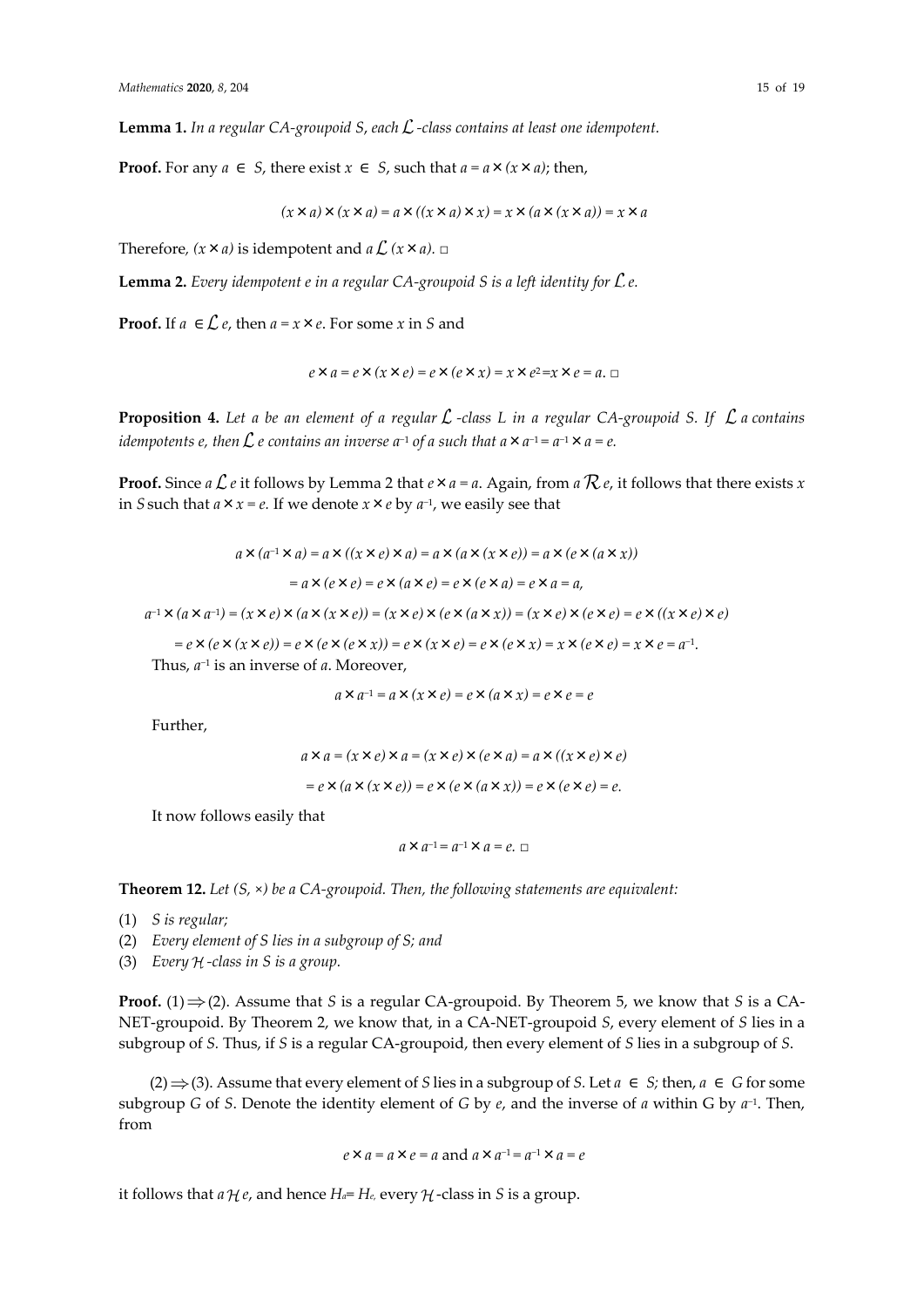$(3) \Rightarrow (1)$ . Assume that every  $\mathcal{H}$ -class in *S* is a group. For each *a* in *S*,  $a \in H_a$ , because  $H_a$  is a group, then element a has a unique inverse *a <sup>−</sup>*<sup>1</sup> within the group *Ha.* Let *x= a−*<sup>1</sup> *;* then, it is clear that

 $a \times (x \times a) = a$ .

Therefore, *S* is a regular CA-groupoid. □

**Example 15.** Let  $S = \{a, b, c, d, e\}$ . Define operation  $\times$  on S as Table 15. Then,  $(S, \times)$  is a CA-groupoid.

| ×                 | a             | h | $\mathcal{C}$ |               | e |
|-------------------|---------------|---|---------------|---------------|---|
| a                 | $\mathfrak a$ | b | Ċ             | и             | С |
| h                 |               | а | d             | $\mathcal{C}$ |   |
| $\mathcal{C}_{0}$ | C             | а | C             | а             | С |
| d                 |               | C | a             | r             |   |
| ρ                 |               |   |               |               | e |

**Table 15.** The operation × on S.

 $(S, \times)$  is a regular CA-groupoid, since  $a = a \times (a \times a)$ ,  $b = b \times (b \times b)$ ,  $c = c \times (c \times c)$ ,  $d = d \times (d \times d)$ , and  $e =$ *e*×*(e*×*e). Every element of CA-groupoid S lies in a subgroup of S, because {a, b}, {c, d}, {e} is a subgroup of S. Moreover, a, b*  $\in$  *{a, b}, c, d*  $\in$  *{c, d}, and*  $e \in$  *{e}. Every*  $H$ -class in S is a group. Then,  $H_1$ ,  $H_2$ ,  $H_3$  of  $H$ -class in S, H<sub>1</sub> = {a, b}, H<sub>2</sub> = {c, d}, H<sub>3</sub> = {e}. Moreover,  $a \times b = b$ ,  $b \times b = a$ ;  $c \times d = d$ ,  $d \times d = c$  and  $e \times e = e$ , H<sub>1</sub>, H<sub>2</sub>, H<sub>3</sub> *is a group.*

#### **5. Relationships between Some Cyclic Associative Groupoids (CA-Groupoids)**

**Definition 14.** *A CA-groupoid (S,* ×*) is called inverse CA-groupoid if there exists a unary operation a* <sup>−</sup><sup>1</sup> *on S with the properties*

$$
(a^{-1})^{-1} = a, \, a \times (a^{-1} \times a) = a,
$$

*and for any*  $x, y \in S$ *,* 

$$
(x \times x^{-1}) \times (y \times y^{-1}) = (y \times y^{-1}) \times (x \times x^{-1})
$$

**Theorem 13.** *Let (S,* ×*) be a CA-groupoid. Then, S is an inverse CA-groupoid if and only if it is a regular CAgroupoid and its idempotent is commutative.*

**Proof.** Let *S* be an inverse CA-groupoid, which follows if we show that every idempotent in *S* can be expressed in the form *xx−*<sup>1</sup> . Let *e* be an idempotent in *S.* Then, the inverse CA-groupoid property ensures that there is an element  $e^{-1}$  in *S* such that  $e \times (e^{-1} \times e) = e$ ,  $(e^{-1})^{-1} = e$ . Hence,

$$
e^{-1} = e^{-1} \times ((e^{-1})^{-1} \times e^{-1}) = e^{-1} \times (e \times e^{-1}) = e^{-1} \times ((e \times e) \times e^{-1}) = e^{-1} \times (e^{-1} \times (e \times e)) =
$$
  
\n
$$
e^{-1} \times (e \times (e^{-1} \times e)) = e^{-1} \times e = e^{-1} \times (e \times e) = e \times (e^{-1} \times e) = e.
$$

and thus  $e = e^2 = e \times e = e \times e^{-1}$ *.* 

According to the definition of an inverse CA-groupoid, idempotents commute. If *x, y* are idempotent, then  $x \times y = (x \times x^{-1}) \times (y \times y^{-1}) = (y \times y^{-1}) \times (x \times x^{-1}) = y \times x$ .

Therefore, *S* is a regular CA-groupoid and its idempotents are commutative.

Now, we assume that *S* is a regular CA -groupoid and its idempotents are commutative. Then, according to regularity, for any  $x \in S$ , there exists  $neut(x) \in S$ ,  $anti(x) \in S$ . By Theorem 1, let  $\text{anti}(x) \times \text{neut}(x) = x^{-1}$ ; then, we have

$$
(x^{-1})^{-1}=x,\ x\times(x^{-1}\times x)=x,
$$

$$
(x \times x^{-1}) \times (y \times y^{-1}) = neutr(x) \times neutr(y) = neutr(y) \times neutr(x) = (y \times y^{-1}) \times (x \times x^{-1})
$$

Therefore, *S* is an inverse CA-groupoid. □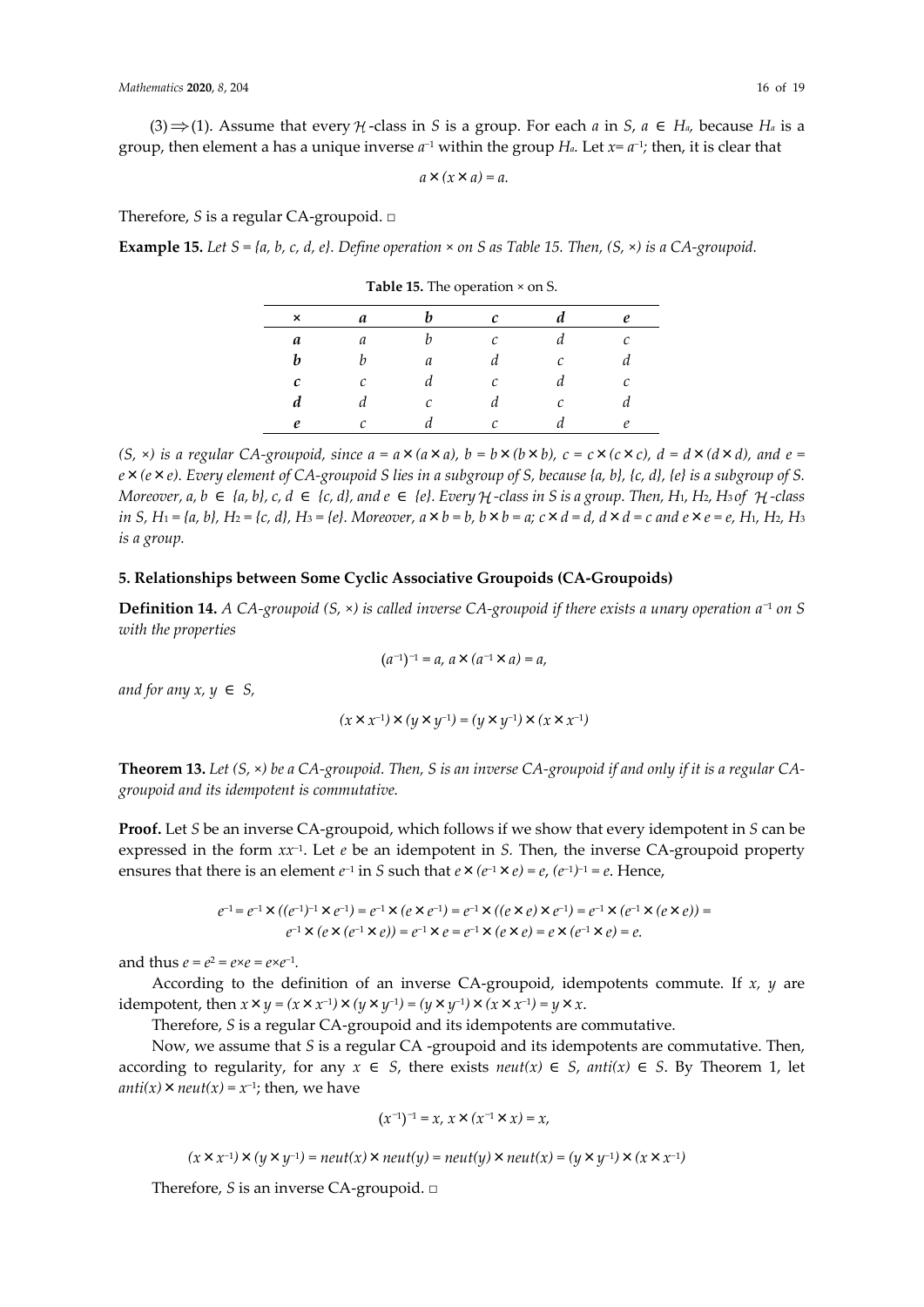**Proof.** Let *(S,* ×*)* be a regular CA-groupoid. By Theorem 5, *S* is a CA-NET-groupoid. By Corollary 1**,**  *S* is a commutative CA-groupoid. □

**Theorem 14.** *Let (S,* ×*) be a CA-groupoid. Then, the following statements are equivalent:*

- (1) *S is a regular CA-groupoid;*
- (2) *S is a strongly regular CA-groupoid;*
- (3) *S is a CA-NET-groupoid;*
- (4) *S is an inverse CA-groupoid; and*
- (5) *S is a commutative regular semigroup.*

**Proof.** (1)  $\Rightarrow$  (2). Assume that *S* is a regular CA-groupoid. By Corollary 3, we know that *S* is a commutative CA-groupoid. Then, for any  $a \in S$ , there exists  $x \in S$ , such that  $a = a \times (x \times a)$  and  $a = a$  $(a \times x) \times a$ . According to the definition of strongly regular CA-groupoid (Definition 5), *S* is a strongly regular CA-groupoid.

 $(2) \Rightarrow$  (3). Assume that *S* is a strongly regular CA-groupoid. By Definitions 4 and 5, *S* is a regular CA-groupoid. By Theorem 5, *S* is a CA-NET-groupoid.

(3)  $\Rightarrow$  (4). Let (*S*,  $\times$ ) be a CA-NET-groupoid. According to Theorem 4, the idempotent of *S* is commutative. By Theorem 5, *S* is a regular CA-groupoid. By Theorem 13, *S* is an inverse CA-groupoid.

 $(4) \Rightarrow$  (5). Let (*S*,  $\times$ ) be an inverse CA-groupoid. By Theorem 13, *S* is a regular CA-groupoid and its idempotent is commutative. Then, we only need proof a regular CA-groupoid is a commutative regular semigroup. By Corollary 3, *S* is a commutative CA-groupoid. For any *a, b, c* ∈ *S*, we have

$$
a \times (b \times c) = c \times (a \times b) = (a \times b) \times c
$$

and there exists  $x \in S$ , such that  $a = a \times (x \times a) = a \times (a \times x) = (a \times x) \times a = a \times x \times a$ .

Therefore, *S* is a commutative regular semigroup.

(5)  $\Rightarrow$  (1). Assume that (*S*, ×) is a commutative regular semigroup. For any *a*, *b*, *c* ∈ *S*, we have

$$
a \times (b \times c) = (a \times b) \times c = c \times (a \times b)
$$

and there exists  $x \in S$ , such that  $a = a \times x \times a = a \times (x \times a)$ .

Therefore, *S* is a regular CA-groupoid. □

**Example 16**. Let  $S = \{1, 2, 3, 4\}$ . The operation  $\times$  on S is defined as Table 16. Then,  $(S, \times)$  is a regular CA*groupoid,* since  $1 = 1 \times (1 \times 1)$ ,  $2 = 2 \times (4 \times 2)$ ,  $3 = 3 \times (3 \times 3)$ , and  $4 = 4 \times (4 \times 4)$ . (S,  $\times$ ) is also a strongly regular CA*groupoid because 1 = 1×(1×1), 1 = (1×1)×1; 2 = 2×(4×2), 2 = (2×4)×2; 3 = 3*×*(3*×*3), 3 = (3*×*3)*×*3; 4 = 4*×*(4*×*4), and*  $4 = (4 \times 4) \times 4$ . We can verify that  $(S, \times)$  is a CA-NET-groupoid, and neut(1) = 1, anti(1) = 1; neut(2) = 2, *anti(2) = {1, 2, 3, 4}; neut(3) = 3, anti(3) = 3; and neut(4) = 4, anti(4) = {1, 3, 4}. (S,* ×*) is an inverse CAgroupoid, since 1*×*2 = 2*×*1, 1*×*3 = 3*×*1, 1*×*4 = 4*×*1, 2*×*3 = 3*×*2, 2*×*4 = 4*×*2, and 3*×*4 = 4*×*3. (S,* ×*) is also a commutative regular semigroup because*  $1 = 1 \times 1 \times 1$ ,  $2 = 2 \times 2 \times 2$ ,  $3 = 3 \times 3 \times 3$ , and  $4 = 4 \times 4 \times 4$ .

| $\mathsf{x}$   | 1             | $\mathcal{P}$  | $\mathbf{3}$ |   |
|----------------|---------------|----------------|--------------|---|
| 1              | 1             | $\mathfrak{D}$ | 4            | 4 |
| $\overline{2}$ | $\mathcal{P}$ | 2              | 2            | 2 |
| 3              |               | 2              | 3            |   |
|                |               |                |              |   |

**Table 16.** The operation *×* on *S.*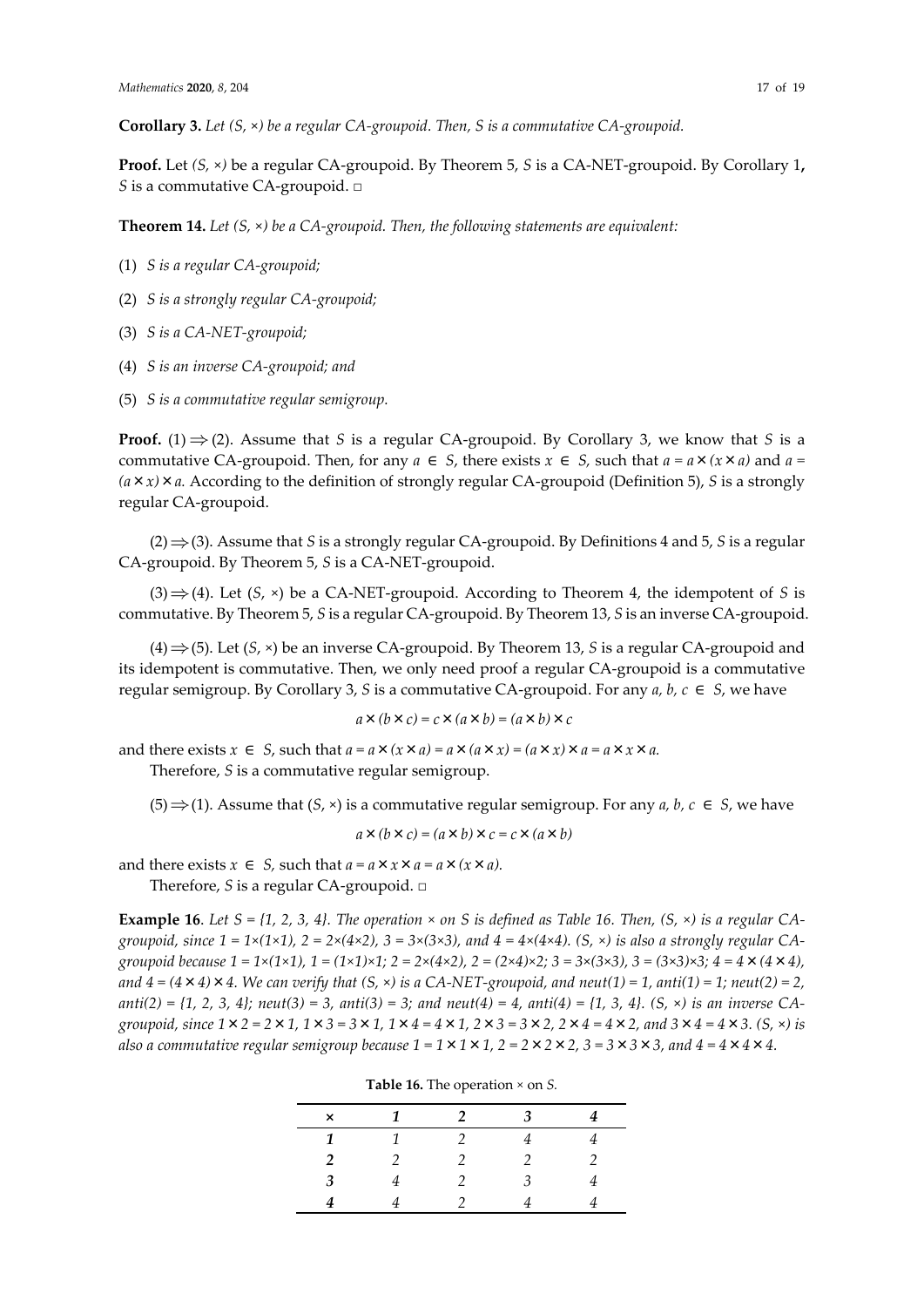**Corollary 4.** *Let (S, ×) be a strongly regular CA-groupoid. Then, S is a strongly regular semigroup.*

**Proof.** Let *(S, ×)* be a strongly regular CA-groupoid. By Theorem 14 (2), (5), *S* is a strongly regular semigroup. □

### **6. Conclusions**

Starting from various backgrounds (for examples, non-associative rings with  $x(yz)=y(zx)$ , cyclic associative Abel-Grassman groupoids, regular semigroup, and regular AG-groupoid), this paper introduces the concept of regular cyclic associative groupoid (CA-groupoid) for the first time. Furthermore, we study the relationship between regular CA-groupoids and other relevant algebraic structures. The research shows that the regular CA-groupoids, as a kind of non-associative algebraic structures, has typical representativeness and rich connotation, and is closely related to many kinds of algebraic structures. This paper concludes some important results, which are listed as follows:

- (1) If an algebraic system is a regular CA-groupoid, then, each of its elements has an inverse and the inverse is unique (see Theorem 3 and Example 6).
- (2) If an algebraic system is a CA-NET-groupoid, then, its idempotents are commutative (see Theorem 4).
- (3) Every CA-NET-groupoid is commutative (see Corollary 1 and Example 10).
- (4) An algebraic system is a regular CA-groupoid if and only if it is a CA-NET-groupoid (see Theorem 5 and Example 11).
- (5) If an algebraic system is a CA-groupoid, then,  $\mathcal L$  and  $\mathcal R$  are not commutative. That is, as a binary relationship,  $\mathcal{L} \cdot \mathcal{R} \neq \mathcal{R} \cdot \mathcal{L}$  (see Corollary 2 and Example 13).
- (6) If an algebraic system is a regular CA-groupoid, then, the relations  $\mathcal L$  and  $\mathcal R$  commute. That is, as a binary relationship,  $\mathcal L \circ \mathcal R = \mathcal R \circ \mathcal L$  (see Theorem 10 and Example 14).
- (7) If an algebraic system is a regular CA-groupoid, then every element of *S* lies in a subgroup of *S*, and every  $H$ -class in *S* is a group (see Theorem 12 and Example 15).
- (8) An algebraic system is an inverse CA-groupoid if and only if it is a regular CA-groupoid and its idempotent is commutative (see Theorem 13 and Example 16).
- (9) If an algebraic system is a regular CA-groupoid, then, it is a commutative CA-groupoid (see Corollary 3 and Example 16).
- (10) An algebraic system is a regular CA-groupoid if and only if it is a commutative regular semigroup (see Theorem 14 and Example 16).

These results are important for exploring the structure characterizations of regular CAgroupoids and CA-NET-groupoids.

For future research, we will discuss the integration of the related topics, such as the ideals in CA-groupoids and the relationships among some algebraic structures (see [26-28]).

**Author Contributions:** W.Y. and X.Z. initiated the research and wrote the paper. All authors have read and agreed to the published version of the manuscript. All authors have read and agreed to the published version of the manuscript.

**Funding:** This research was funded by National Natural Science Foundation of China (Grant No. 61976130).

**Conflicts of Interest:** The authors declare no conflict of interest.

### **References**

- 1. Petrich, M. The structure of completely regular semigroups. *Trans. Am. Math. Soc.* **1974**, *189*, 211–236.
- 2. Petrich, M.; Reilly, N.R. *Completely Regular Semigroups*; John Wiley & Sons: New York, 1999.
- 3. Akinmoyewa, J.T. A study of some properties of generalized groups. *Octogon Math. Mag.* **2009**, *17*, 599–626.
- 4. Smarandache, F. *Neutrosophic Perspectives: Triplets, Duplets, Multisets, Hybrid Operators, Modal Logic, Hedge Algebras and Applications*; Pons Publishing House: Brussels, Belgium, 2017.
- 5. Smarandache, F.; Ali, M. Neutrosophic triplet group. *Neural Comput. Appl.* **2018**, *29*, 595–601.
- 6. Zhang, X.H.; Wang, X.J.; Smarandache, F.; Jaiyeola, T.G.; Lian, T.Y. Singular neutrosophic extended triplet